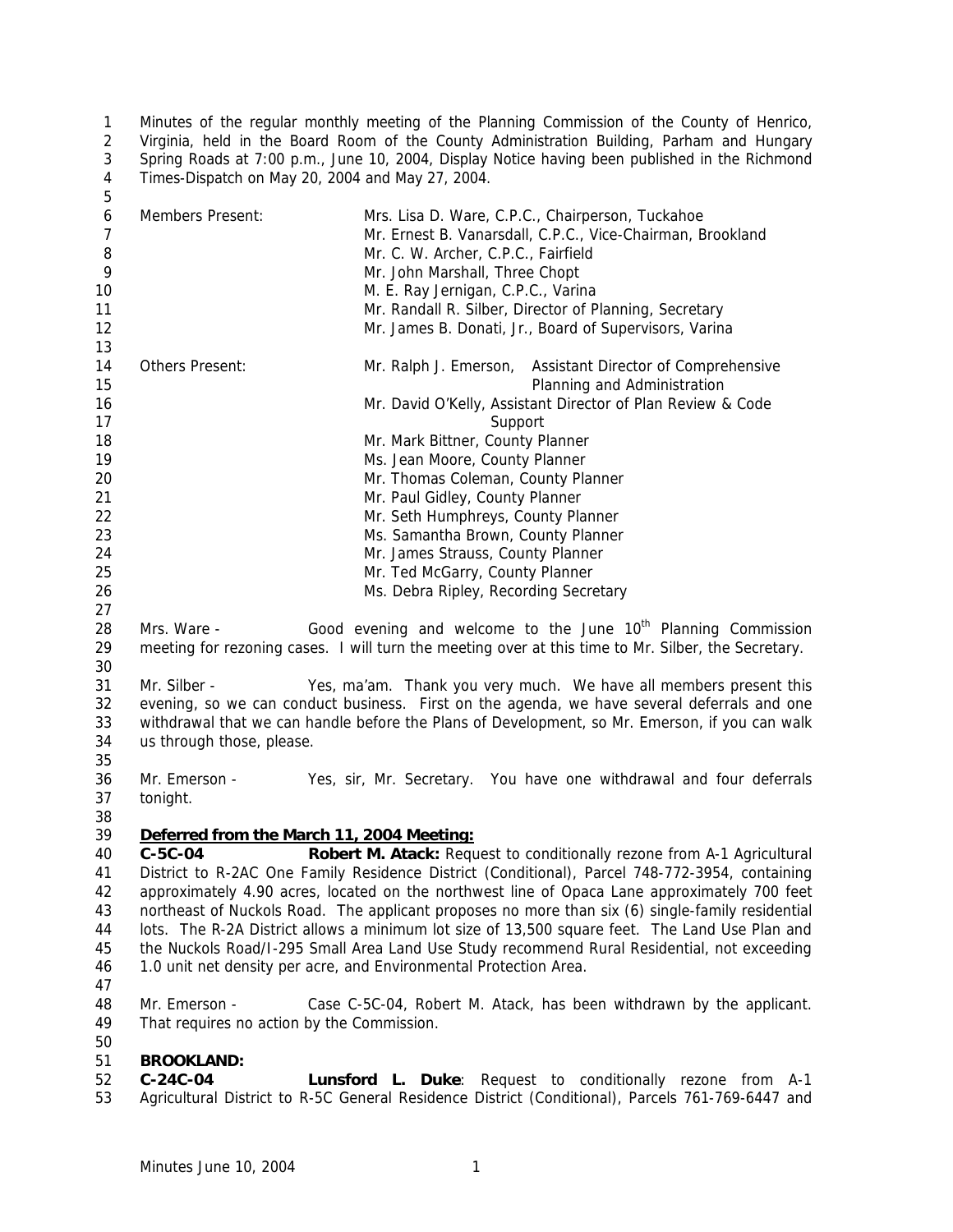761-769-4574, containing 10.36 acres located at the southwest intersection of Staples Mill (U. S. Route 33) and Springfield Roads. A multifamily development is proposed. The R-5 District allows a density up to 14.52 units per acre. The Land Use Plan recommends Suburban Residential 1, 1.0 to 2.4 units net density per acre. Mr. Emerson - The deferral is requested to the July 15, 2004 meeting. Mrs. Ware - Is there any opposition to the deferral of Case C-24C-04, Lunsford L. Duke, in the Brookland District? No opposition. Mr. Vanarsdall - Madam Chairman, I move that Case C-24C-04 be deferred at the 65 applicant's request to the  $15<sup>th</sup>$  of July of this year. Mr. Jernigan - Second. Mrs. Ware - Motion made by Mr. Vanarsdall and seconded by Mr. Jernigan. All in favor say aye. All opposed say no. The motion passes. At the request of the applicant, the Planning Commission deferred Case C-24C-04, Lunsford L. Duke, to its meeting on July 15, 2004. **THREE CHOPT:** *Deferred from the March 11, 2004 Meeting:* **C-51C-03 Larry D. Willis:** Request to rezone from A-1 Agricultural District and M- 1C Light Industrial District (Conditional) to B-2C Business District (Conditional), Parcels 742-762- 9861, 743-762-1862 and 743-762-1538 and part of Parcel 742-762-9178, containing 4.089 acres, located at the northern terminus of Brookriver Drive and at the I64E/I295 southeast cloverleaf. Restaurants and other retail uses are proposed. The use will be controlled by proffered conditions and zoning ordinance regulations. The Land Use Plan recommends Semi Public. The 83 site is also in the West Broad Street Overlay District. Mr. Emerson - The deferral is requested to the July 15, 2004 meeting. 87 Mrs. Ware - Is there any opposition to the deferral of Case C-51C-03, Larry D. Willis, in the Three Chopt District? There is no opposition. Mr. Marshall - Madam Chairman, I move that Case C-51C-03, Larry D. Willis, be deferred to the July 15, 2004 meeting at the request of the applicant. 93 Mr. Vanarsdall - Second. Mrs. Ware - Motion made by Mr. Marshall and seconded by Mr. Vanarsdall. All in favor say aye. All opposed say no. The motion passes. 98 At the request of the applicant, the Planning Commission deferred Case C-51C-03, Larry D. Willis, to its meeting on July 15, 2004. *Deferred from the April 15, 2004 Meeting:* **C-52C-03 Mr. And Mrs. Hung Yim:** Request to conditionally rezone from A-1 Agricultural District to B-3C Business District (Conditional), Parcel 735-763-5299, containing 1.922 acres, located on the north line of West Broad Street (U. S. Route 250) approximately 1,450 feet east of N. Gayton Road. A restaurant is proposed. The use will be controlled by proffered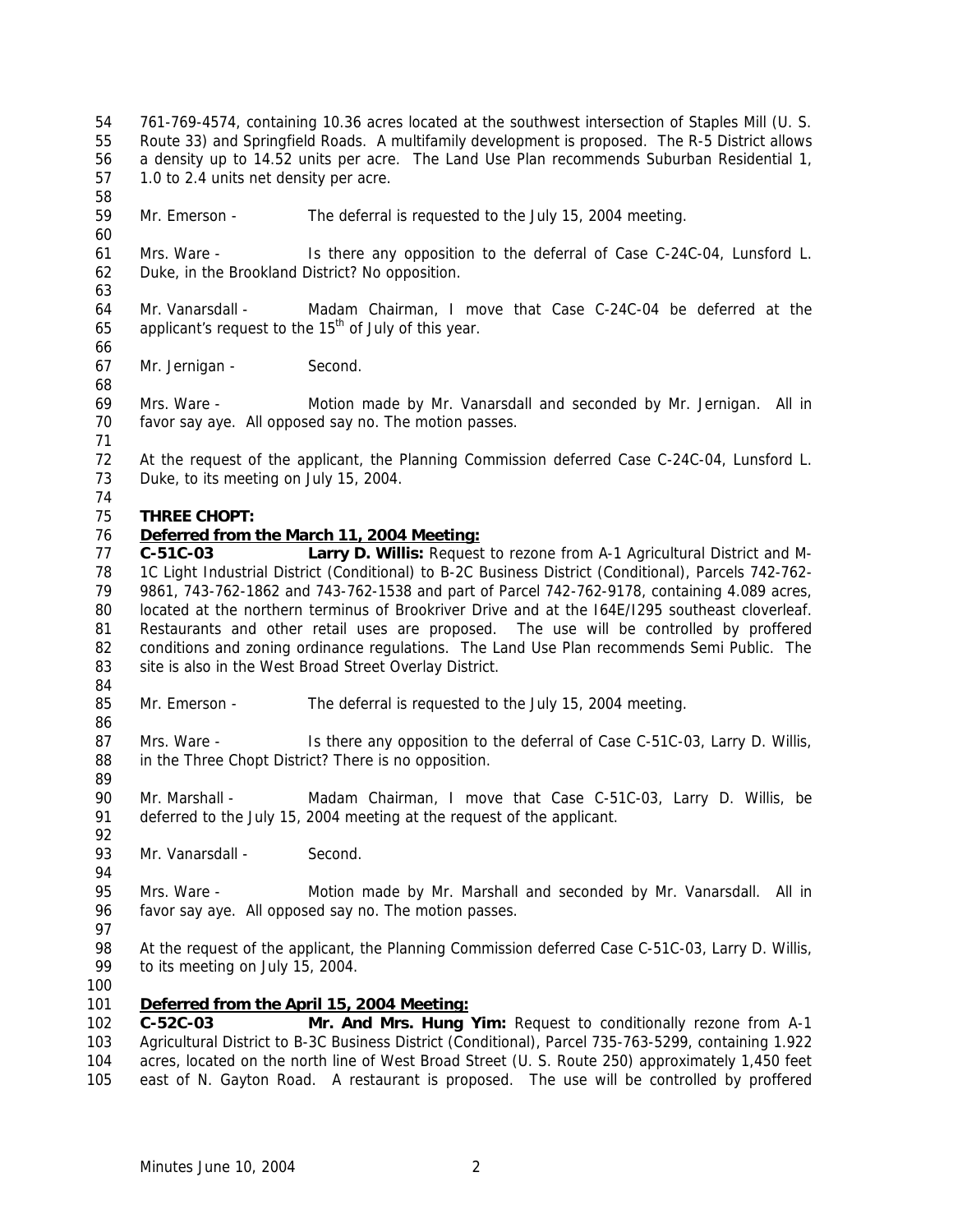- conditions and zoning ordinance regulations. The Land Use Plan recommends Mixed Use. The site is also in the West Broad Street Overlay District.
- 

- 109 Mr. Emerson The deferral is requested to the September 9, 2004 meeting.
- Mrs. Ware Is there any opposition to the deferral of Case C-52C-03, Mr. and Mrs. Hung Yim, in the Three Chopt District? There is no opposition. Mr. Marshall.
- Mr. Marshall Madam Chairman, I move that Case C-52C-03, Mr. and Mrs. Hung Yim, be deferred to the September 9, 2004 meeting at the request of the applicant.
- 117 Mr. Vanarsdall Second.
- Mrs. Ware Motion made by Mr. Marshall, seconded by Mr. Vanarsdall. All in favor say aye. All opposed say no. The motion passes.
- At the applicant's request, the Planning Commission deferred Case C-52C-03, Mr. and Mrs. Hung Yim, to its meeting on September 9, 2004.

## **VARINA:**

- **C-28C-04 Rogers-Chenault, Inc.:** Request to conditionally rezone from A-1 Agricultural District to R-2C One Family Residence District (Conditional), Parcels 828-720-7544, 829-720-1214, 828-720-6007 and 828-720-3514, containing 17.432 acres, located along the east line of Hanover Road between the south line of Meadow Road and the north line of Early Street. The applicant proffers the total number of lots not to exceed thirty-five (35). The R-2 District allows a minimum lot size of 18,000 square feet. The site is in the Airport Safety Overlay District.
- Mr. Emerson The deferral is requested to the July 15, 2004 meeting.
- Mrs. Ware Is there any opposition to the deferral of Case C-28C-04, Rogers-Chenault, Inc. in the Varina District? No opposition.
- Mr. Jernigan Madam Chairman, I make a motion to defer Case C-28C-04 to July 15, 139 2004 by request of the applicant.
- 141 Mr. Vanarsdall Second.

 Mrs. Ware - Motion made by Mr. Jernigan and seconded by Mr. Vanarsdall. All in favor say aye. All opposed say no. The motion passes.

- 146 At the applicant's request, the Planning Commission deferred Case C-28C-04, Rogers-Chenault, to its meeting on July 15, 2004.
- 149 Mr. Emerson Madam Chairman, that completes the withdrawals and deferrals for tonight unless the Commission member has one to add.
- Mrs. Ware Does anybody have anything to add? No. Thank you, Mr. Emerson.
- Mr. Silber Mr. Emerson, we have no expedited items this evening.
- 156 Mr. Emerson No, you do not.

## **PLAN OF DEVELOPMENT (Deferred from the May 26, 2004 meeting)**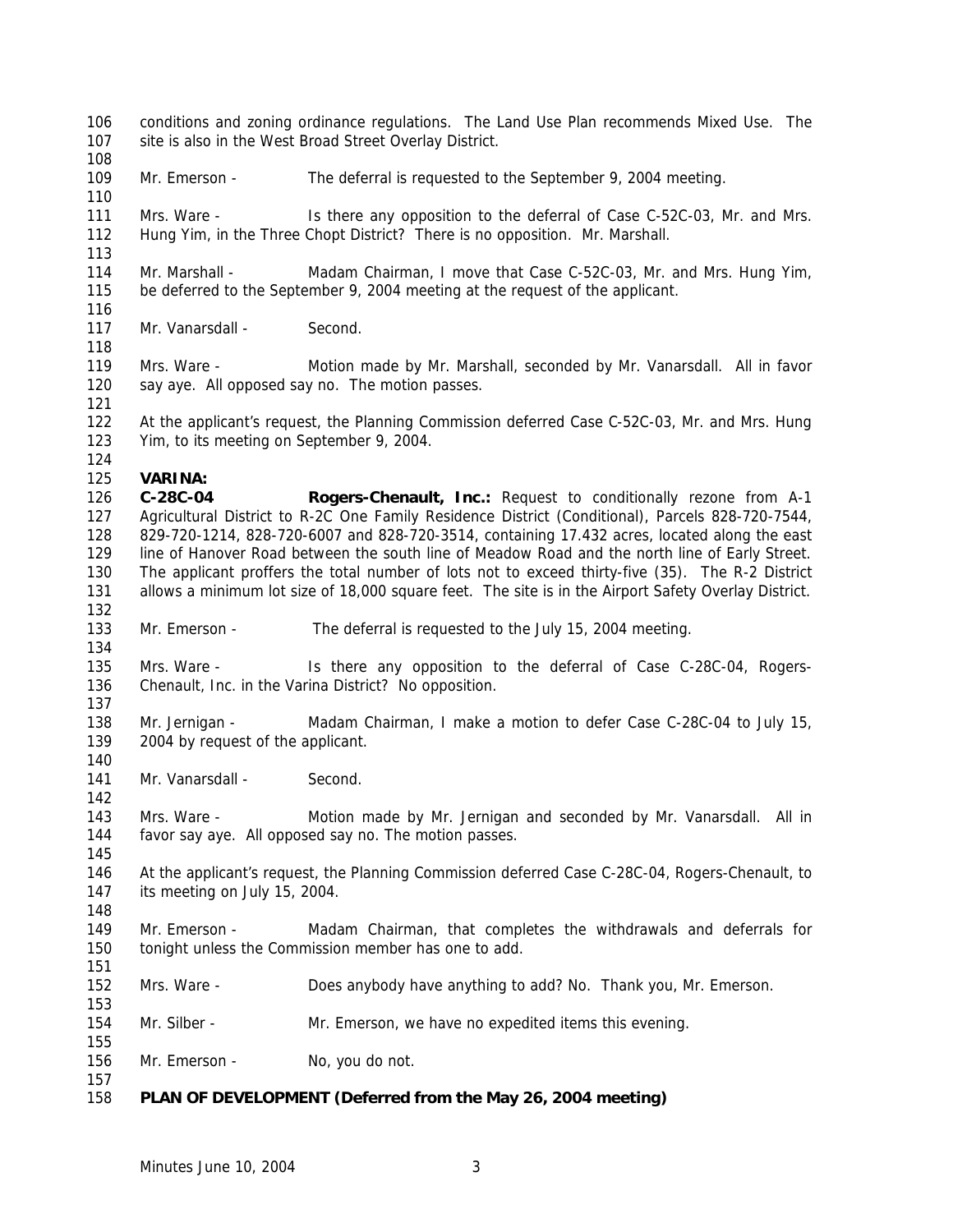**POD-34-04 Roma's East -**

**325 E. Williamsburg Road**

square foot restaurant and a 2,051 square foot retail building. The 0.71-acre site is located at 325 E. Williamsburg Road (U.S. Route 60) on parcels 829-715-3035, 4034, and 828-715-8918. The zoning is B-1, Business District, R-3, One-Family Residence District and ASO (Airport Safety Overlay) District. County water and sewer. **(Varina)** Mrs. Ware - Is there any opposition to POD-34-04, Roma's East, in the Varina District? No opposition. All right, Mr. McGarry. Mr. McGarry - Good evening, Madam Chair, and members of the Commission. The only thing that has occurred on this since your staff report was created, and this was added as of the rezoning meeting that the Board granted on Tuesday night, we added Condition No. 36 to address the issue of the transitional buffer deviation that was proffered. This condition No. 36 says that the landscape screening that is required by the proffer No. 5 may be provided along the rear of the lot in Hunter's Run, with the permission of the property owner, and by agreement from the Department of Public Works. This has been added to enable the applicant to have a little bit more flexibility in meeting the intent of that proffer. With that, I can state that staff is recommending approval subject to the annotations on the plan, the standard conditions for developments of this type and conditions Nos. 23 to 36. I'd be happy to answer any questions. 175 Mrs. Ware - Are there any questions from the Commission? Mr. Jernigan - I don't have any questions, ma'am. Thank you, Mr. McGarry. I don't really need to hear from the applicant. This case, the reason it was deferred was because we had to have this case passed by the Board before we could pass a POD on it, so that is the reason I scheduled it for tonight. Mr. Donati passed this case Tuesday night and the Condition No. 36 clears up the landscaping that was in question on the back portion of the lot. Also, you mentioned to me earlier, Mr. McGarry, about the sidewalk. Mr. McGarry - Yes, sir. The sidewalk, in order to meet the Public Works Traffic Engineering Department's requirements for a 24-foot aisle instead of 22 shown on the plan, we worked that out with them and the applicant is in agreement to reduce the width of the sidewalks in order to get the full 24 feet for the access aisle to serve the site. 189 Mr. Jernigan - OK, so everything has been worked out on this case. We are ready to go? 192 Mr. McGarry - Yes, sir. 194 Mr. Jernigan - Like I said, we just had to wait until it was approved by the Board and I think we have covered all of the bases on this, so Madam Chairman, I will move for approval of POD-34-04, Roma's East, subject to the standard conditions for developments of this type and added conditional conditions Nos. 23 through 35 and the addition of No. 36. 199 Mr. Vanarsdall - Second. 

**Timmons Group and Gooss & Associates AIA for Giaman, LLC:** Request for approval of a plan of development, as required by Chapter 24, Section 24-106 of the Henrico County Code, to construct a one-story, 3,575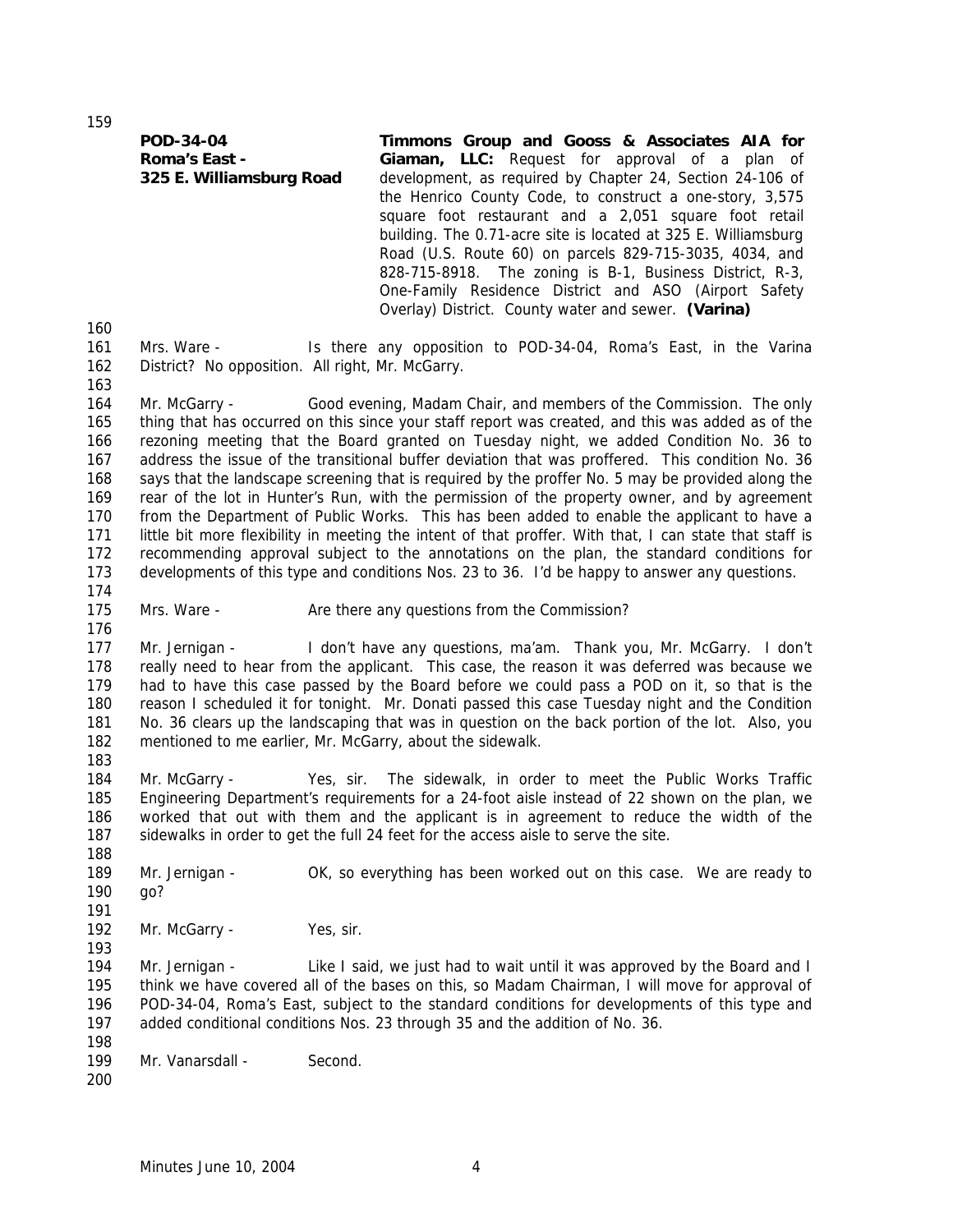- Mrs. Ware Motion made by Mr. Jernigan and seconded by Mr. Vanarsdall. All in favor say aye. All opposed say no. The motion passes.
- 
- The Planning Commission approved POD-34-04, Roma's East, subject to the standard conditions for plans of development and the following additional conditions:
- 23. A standard concrete sidewalk shall be provided along the south side of Williamsburg Road.
- 24. The proffers approved as a part of zoning case C-18C-04 shall be incorporated in this approval.
- 25. The developer shall install an adequate restaurant ventilating and exhaust system to minimize smoke, odors, and grease vapors. The plans and specifications shall be included with the building permit application for review and approval. If, in the opinion of the County, the type system provided is not effective, the Commission retains the rights to review and direct the type of system to be used.
- 26. The developer shall provide fire hydrants as required by the Department of Public Utilities and Division of Fire.
- 27 The entrances and drainage facilities on Route 60 shall be approved by the Virginia Department of Transportation and the County.
- 28. A notice of completion form, certifying that the requirements of the Virginia Department of Transportation entrances permit have been completed, shall be submitted 222 to the Planning Office prior to any occupancy permits being issued.
- 29. Any necessary off-site drainage and/or water and sewer easements must be obtained in a form acceptable to the County Attorney prior to final approval of the construction plans.
- 226 30. Deviations from County standards for pavement, curb or curb and gutter design shall be approved by the County Engineer prior to final approval of the construction plans by the Department of Public Works.
- 229 31. Approval of the construction plans by the Department of Public Works does not establish the curb and gutter elevations along the Virginia Department of Transportation maintained right-of-way. The elevations will be set by the contractor and approved by the Virginia Department of Transportation.
- 32. Insurance Services Office (ISO) calculations must be included with the plans and contracts and must be approved by the Department of Public Utilities prior to the issuance of a building permit.
- 33. The location of all existing and proposed utility and mechanical equipment (including HVAC units, electric meters, junction and accessory boxes, transformers, and generators) 238 shall be identified on the landscape plans. All equipment shall be screened by such measures as determined appropriate by the Director of Planning or the Planning Commission at the time of plan approval**.**
- 34. When the residential rezoning is adopted by the Board, the additional parking spaces may be approved administratively.
- 243 35. Prior to construction plan approval, a corrected plat shall be recorded for lots 20 and 21, Block E, Hunters Run, Section E. The plat shall show the conveyance to Giaman, and provide a continuous 16-foot drainage and utility easement along the rear property line on Lots 20 and 21.
- 247 36. The landscape screening required by proffer #5 may be provided along the rear of the lots in Hunters Run with the permission of the property owners and by agreement from the Department of Public Works.
- **PLAN OF DEVELOPMENT (Deferred from the May 26, 2004, Meeting)**
	-

POD-42-04 **Foster & Miller, P.C. for Papec Richmond II LLC and**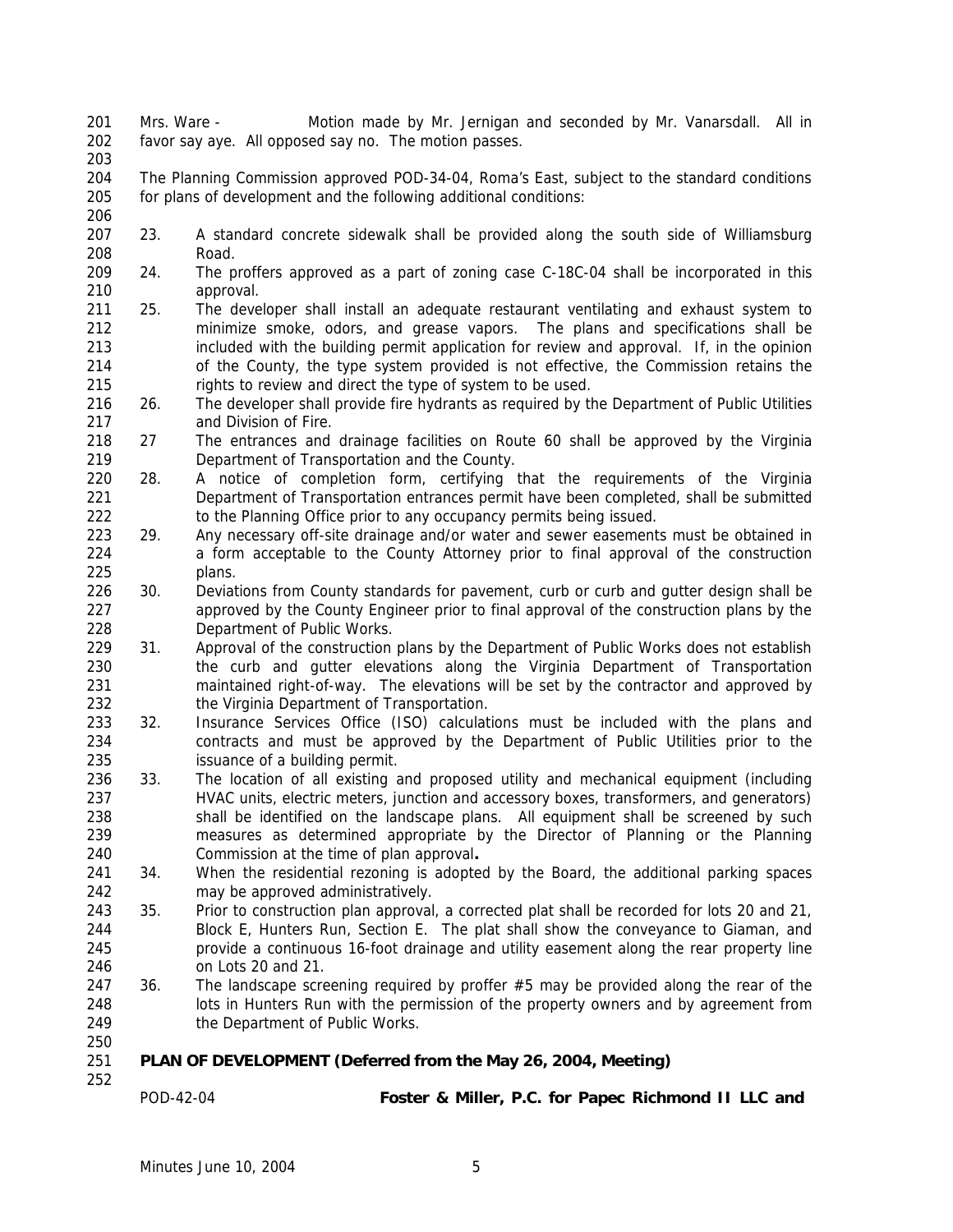Dominion Place – Dominion Boulevard **Highwoods Properties:** Request for approval of a plan of development, as required by Chapter 24, Section 24-106 of the Henrico County Code, to construct three, one-story office buildings and five, two-story office buildings totaling 78,100 square feet. The 6.28-acre site is located at 4403 Sadler Road on parcel 747-763-4389. The zoning is O-3C, Office District (Conditional). County water and sewer. **(Three Chopt)**

 Mrs. Ware - Is there any opposition to POD-42-04, Dominion Place, in the Three Chopt District? No opposition. Hello, Mr. Kennedy.

 Mr. Kennedy - Hello Madam Chair and members of the Commission. This plan was revised prior to the May 26, 2004 meeting by the applicant in order to meet staff's concerns regarding a 200 foot setback from Sadler Road. When the applicant revised the plan to remove three buildings and made four two-story buildings. By making them a two-story, he increased the square footage and it required revised advertisement to be sent out and that is why it was deferred at the applicant's request in order to advertise the square footage that is being proposed correctly, and give the neighboring property owners adequate notice. We have no opposition to the plan. We actually contemplated more intensive development than is actually being proposed, similar to what is on the adjoining property, in the First Union Building. So this otherwise complies with all requirements, we recommend approval subject to the standard conditions for developments of this type and additional conditions on the agenda, 23 through 40. Condition No. 40 states that a 200-foot setback is required from the ultimate right of way at Sadler Road, that just restates the requirement because it is ultimate right of way, and that ultimate right of way is yet to be established. So, as soon as that is established, it is clear that it is from the ultimate right of way. So the plan addresses that. If anyone has a question, I will be happy to answer them.

274 Mrs. Ware - Are there any questions for Mr. Kennedy from the Commission? OK. Mr. Marshall.

277 Mr. Marshall - I don't need to hear from the applicant. As Mr. Kennedy stated, this case was ready last time except they had to make some changes because of the right of ways and setbacks, so I am going to move approval of POD-42-04, Dominion Place, subject to the annotations on the plans, standard conditions for developments of this type and added conditions Nos. 23 through 40.

283 Mr. Vanarsdall - Second.

285 Mrs. Ware - Motion made by Mr. Marshall and seconded by Mr. Vanarsdall. All in favor say aye. All opposed say no. The motion passes.

 The Planning Commission approved POD-42-04, Dominion Place – Dominion Boulevard, subject to the annotations on the plans, the standard conditions for developments of this type and the following additional conditions:

- 
- 23. The right-of-way for widening of Sadler Road as shown on approved plans shall be dedicated to the County prior to any occupancy permits being issued. The right-of-way dedication plat and any other required information shall be submitted to the County Real Property Agent at least sixty (60) days prior to requesting occupancy permits.
- 24. The easements for drainage and utilities as shown on approved plans shall be granted to the County in a form acceptable to the County Attorney prior to any occupancy permits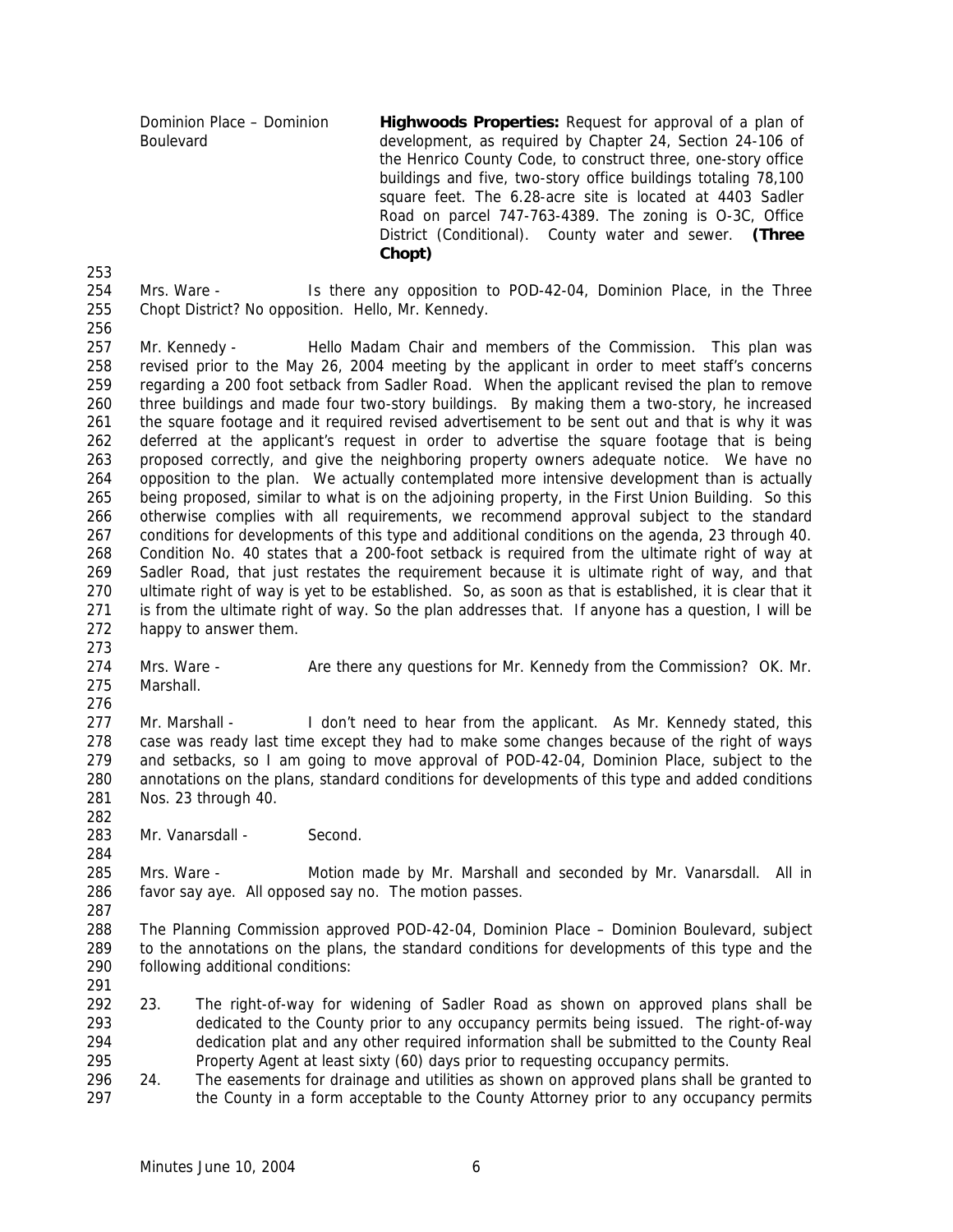being issued. The easement plats and any other required information shall be submitted to the County Real Property Agent at least sixty (60) days prior to requesting occupancy permits. 25. The required building setback shall be measured from the proposed right-of-way line and the parking shall be located behind the proposed right-of-way line. 26. The developer shall provide fire hydrants as required by the Department of Public Utilities and Division of Fire. 27. The proffers approved as a part of zoning case C-27C-99 shall be incorporated in this approval. 28. Any necessary off-site drainage and/or water and sewer easements must be obtained in a form acceptable to the County Attorney prior to final approval of the construction plans. 29. Deviations from County standards for pavement, curb or curb and gutter design shall be approved by the County Engineer prior to final approval of the construction plans by the Department of Public Works. 30. Insurance Services Office (ISO) calculations must be included with the plans and contracts and must be approved by the Department of Public Utilities prior to the issuance of a building permit. 31. Approval of the construction plans by the Department of Public Works does not establish the curb and gutter elevations along the Henrico County maintained right-of-way. The elevations will be set by Henrico County. 32. The owners shall not begin clearing of the site until the following conditions have been met: (a) The site engineer shall conspicuously illustrate on the plan of development or subdivision construction plan and the Erosion and Sediment Control Plan, the limits of the areas to be cleared and the methods of protecting the required buffer areas. The location of utility lines, drainage structures and easements shall be shown. (b) After the Erosion and Sediment Control Plan has been approved but prior to any clearing or grading operations of the site, the owner shall have the limits of clearing delineated with approved methods such as flagging, silt fencing or temporary fencing. (c) The site engineer shall conspicuously illustrate on the plan of development or subdivision construction plan and the Erosion and Sediment Control Plan, the limits of the areas to be cleared and the methods of protecting the required buffer areas. The location of utility lines, drainage structures and easements shall be shown. (d) After the Erosion and Sediment Control Plan has been approved but prior to any clearing or grading operations of the site, the owner shall have the limits of clearing delineated with approved methods such as flagging, silt fencing or temporary fencing. 33. The location of all existing and proposed utility and mechanical equipment (including HVAC units, electric meters, junction and accessory boxes, transformers, and generators) shall be identified on the landscape plans. All equipment shall be screened by such measures as determined appropriate by the Director of Planning or the Planning Commission at the time of plan approval**.** 34. A 30-foot-wide natural or landscaped buffer shall be provided along the northeast property line. 35. A 50-foot-wide natural or landscaped buffer shall be provided along the ultimate ROW for Sadler Road. 36. The ultimate ROW for Sadler Road shall be dedicated prior to the approval of construction plans.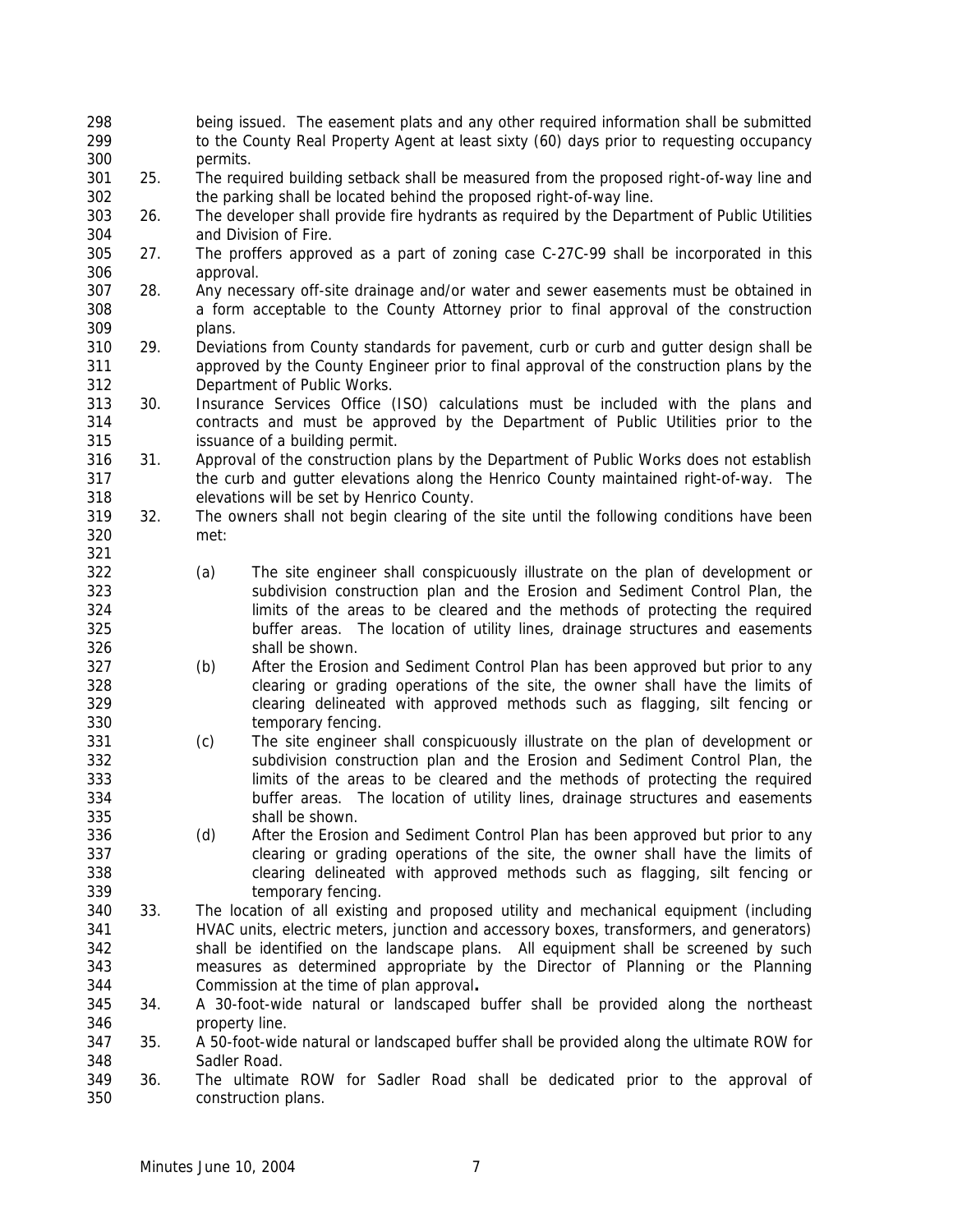- 37. All setbacks shall be measured from the ultimate ROW for Sadler Road.
- 38. An irrigation plan per the proffers shall be submitted with the landscape plan for the staff review and approval.
- 39. Covenants and restrictions per the proffers shall be submitted for staff review and approval prior to the approval of construction plans.
- 40. A 200-foot setback is required from the ultimate ROW for Sadler Road. Therefore the plan must be revised to remove three buildings from within the setback.

## **FAIRFIELD:**

 **P-5-04 El Paso Restaurant:** Request for a Provisional Use Permit under Sections 24-58.2(d) and 24-122.1 of Chapter 24 of the County Code to provide 561 square feet of outside dining, on part of Parcel 783-756-9858, containing 0.556 acre, located on the north line of E. Parham Road approximately 230 feet west of Brook Road (U. S. Route 1). The existing zoning is B-2 Business District. The Land Use Plan recommends Commercial Concentration.

 Mrs. Ware - Is there any opposition to P-5-04, El Paso Restaurant, in the Fairfield District? No opposition. Hello, Ms. Moore.

 Ms. Moore - Good evening commissioners. Thank you, Mr. Secretary. As Mr. Silber stated, this item is a request for a provisional use permit to allow a 561 square foot outdoor dining area at the El Paso Restaurant located at 910 E. Parham Road, just west of E. Parham's intersection with Brook Road.

 The land use plan recommends commercial concentration for this property. The proposed outdoor dining use is consistent with that designation and the surrounding land uses. The existing restaurant was built in 1989. Originally it was Taco Time Restaurant and it also included a drive-through.

 The applicant has constructed a deck to accommodate the outdoor dining area. The deck, as shown in front of you, was built in a portion of the drive-thru lane. Although the drive-thru lane is no longer in use, the placement of the deck has raised concerns regarding both traffic circulation on the site, patron safety, and landscape design. The recommended conditions of the case would address these issues and the applicant is agreeable to the recommended conditions. In addition to agreeing to implement the conditions normally applied to outdoor dining, the applicant has also submitted a revised conceptual site plan detailing improvements to the site.

 As shown on the screen, the applicant has shown the details to remove the asphalt paving around the deck, and the asphalt would be replaced with grass and landscaping. The outdoor dining area would also be protected from the encroachment of vehicles from the east side and from the west side with curbing and landscaping.

 With these improvements, these would remedy the issues of traffic circulation, patron safety and landscaping that were raised in the staff report. The conditions that were revised that were just handed out basically show that the conditions reference Exhibit B, which is shown on the screen. Those are the only changes. The rest of the conditions are similar to the ones normally applied to outdoor dining.

 This concludes my presentation and I'd be happy to answer any questions you may have. 

400 Mrs. Ware - Are there any questions for Ms. Moore?

 Mr. Archer - Ms. Moore, I believe you did indicate to me today that these have to have the time limits waived, do they not?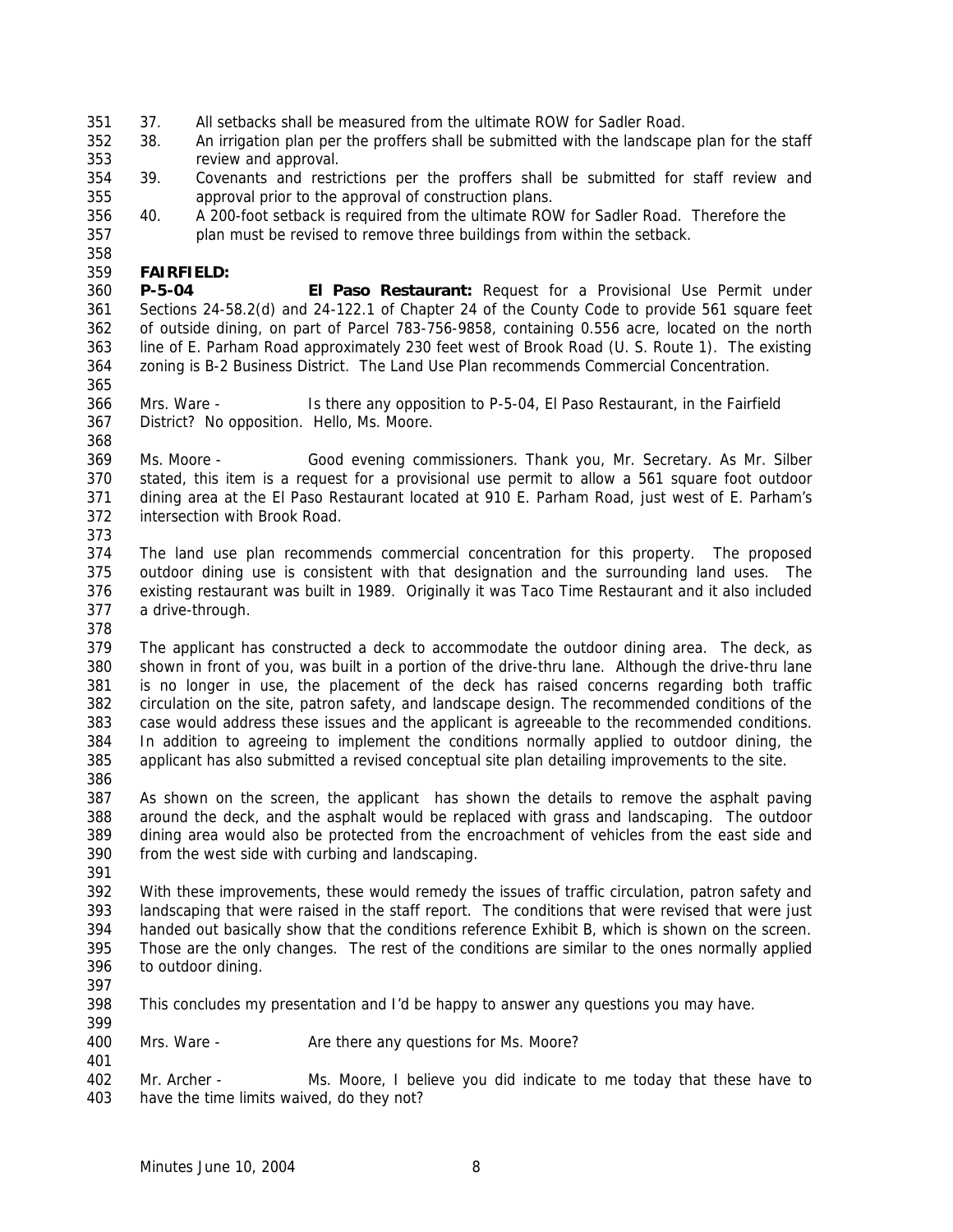Ms. Moore - No, the conditions, not for this case, no sir.

Mr. Archer - I don't have any other questions unless somebody else does.

Mrs. Ware - Thank you. Would you like to hear from the applicant?

 Mr. Archer - I don't believe it is necessary. I think they have complied with everything that staff has requested. With that, and with the revised conditions, I move for recommendation of P-5-04, El Paso Restaurant.

Mr. Vanarsdall - Second.

 Mrs. Ware - We have a motion made by Mr. Archer and seconded by Mr. Vanarsdall. All in favor say aye. All opposed say no. The motion passes.

 **REASON:** Acting on a motion by Mr. Archer, seconded by Mr. Vanarsdall, the Planning Commission voted 5-0 (one abstention) to recommend that the Board of Supervisors **grant** the request because it is reasonable in light of the surrounding uses and existing zoning on the property.

## **FAIRFIELD DISTRICT:**

 **C-25C-04 Stewall Corporation:** Request to amend proffered conditions accepted with rezoning Case C-40C-96, on Parcel 780-749-3330, containing 0.226 acre, located at the southeast intersection of Hermitage and Hilliard Roads. The amendments would change the proffer language pertaining to natural and landscaped buffers and delete the restriction on parking and driveways. The existing zoning is R-6C General Residence District (Conditional). The Land Use Plan recommends Office.

433 Mrs. Ware - Is there any opposition to C-25C-04, Stewall Corporation, in the Fairfield District? I guess no opposition. Hello again.

 Ms. Moore - Hello. Thank you. The amendment would consistently allow a parking area to support the expansion of the adjacent Stratford Hall Nursing Home. The proposed amendments would reduce the natural and landscaped buffers along the southern and western boundaries and would eliminate proffer 8, which limits the parking and driveway areas to cover no more than 25% of the site.

 The property was rezoned from R-4 to R-6C to allow future expansion of the nursing home. The site is currently improved with a single-family home. Other surrounding uses include single-family residences to the south and west, across Hermitage Road. The property is designated as Office in the 2010 Land Use Plan.

 The applicant has submitted new proffers dated June 10, 2004, which you have just received. Subsequently, the time limits would have to be waived to take any action on this project tonight. The revised proffers address several of staff's concerns including the extension of the sidewalk along Hermitage Road. However, there are still unresolved issues pertaining to the western 20' buffer along Hermitage Road and the proposed fence along the southern property line. Staff has concerns that any reduction to the western 20' buffer would adversely impact the residential established streetscape setback along Hermitage Road. The proposed 10' reduction along the western boundary would diminish the green belt and would not be in keeping with the side yard of Stratford Hall along Hermitage Road nor would the front yards of the residences to the south and directly west.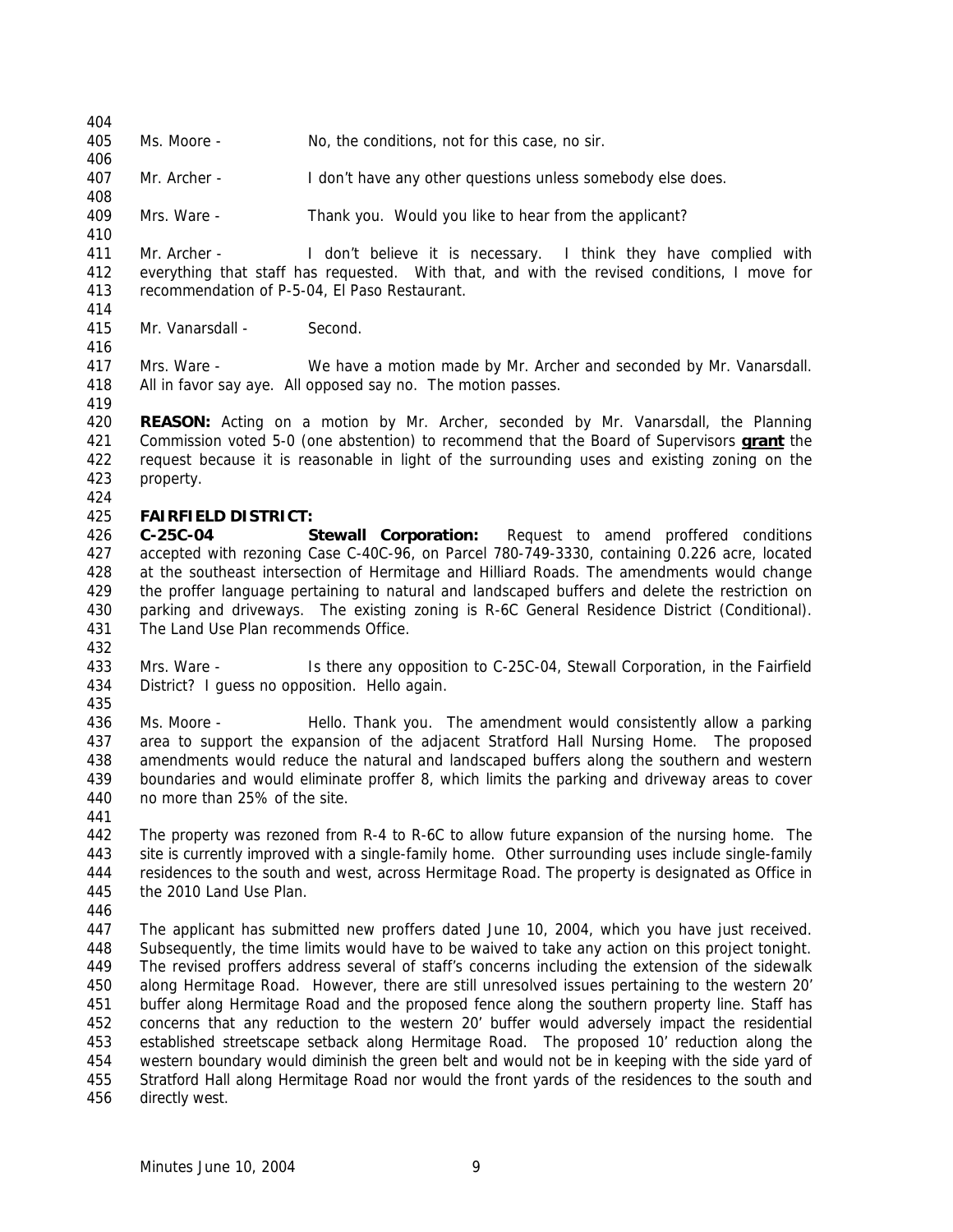Therefore, staff believes the 20' proffered setback is warranted and should remain along Hermitage Road. The applicant has also proposed to build a six-foot high solid board fence, which would be installed along the southern property line. While this fence would help to protect the residential property to the south, staff feels a higher quality material would ensure the continued maintenance of the fence. A higher quality would also warrant the reduction of the request being from the 20' to a 10' buffer along the southern property line. 

 In summary, the proposed use could be appropriate for this parcel. There is a logical area for a future expansion of the nursing home, as the area continues to transition from residential to non- residential uses. If the applicant could address the concerns regarding the fence and the 20' buffer along the western property line, staff could be more supportive of this request. That concludes my presentation. I will be happy to answer any questions you may have.

471 Mrs. Ware - Are there any questions for Ms. Moore?

 Mr. Archer - Ms. Moore, would you explain to the rest of the Commission and all of us what the preferable fence material would be?

476 Ms. Moore - After talking to the applicant, we think a high quality fence that would be maintenance free, a vinyl fence, would be sufficient. That would also allow any future expansion. It wouldn't be too detrimental to tear that up, if need be, if they expand in the future. 

481 Mr. Archer - OK, is there any other kind that has been discussed?

Ms. Moore - We did discuss brick or a masonry type wall.

485 Mr. Archer - But the vinyl would be sufficient?

 Ms. Moore - It would be a sufficient compromise. We also state that they should plant to a 10' transitional, and they are prepared to supplement the 10' buffer with landscaping.

Mr. Archer - OK.

 Mrs. Ware - Any more questions? Thank you. Do you want to hear from the applicant? 

Mr. Archer - I think we need to, Madam Chairman.

 Mr. Mistr - Madam Chairman and members of the Commission, I am Spud Mistr, with Foster and Miller, representing the applicant. We have discussed these issues with the staff with respect to the fence. We met a couple of months ago with the neighboring property owners, the immediate property owners. They had requested a fence, not only along this side, but along the back. Stratford Manor agreed to put the fence up. We asked them what kind they wanted. They said a 6' solid board fence would be fine. I guess what the material is is just a matter of opinion. I personally prefer the board fences to the vinyl. If the Commission feels like vinyl would be better, we can change the proffer between now and the Board of Supervisors meeting. We really don't have any objection to that one way or the other. 

 With respect to the landscape buffer, I think we are OK with one on the side. We prefer the 10' landscape buffer along Hermitage Road. If we give a 20' it will cost them two more parking spaces. They are desperately short of parking right now. We did agree in the proffers that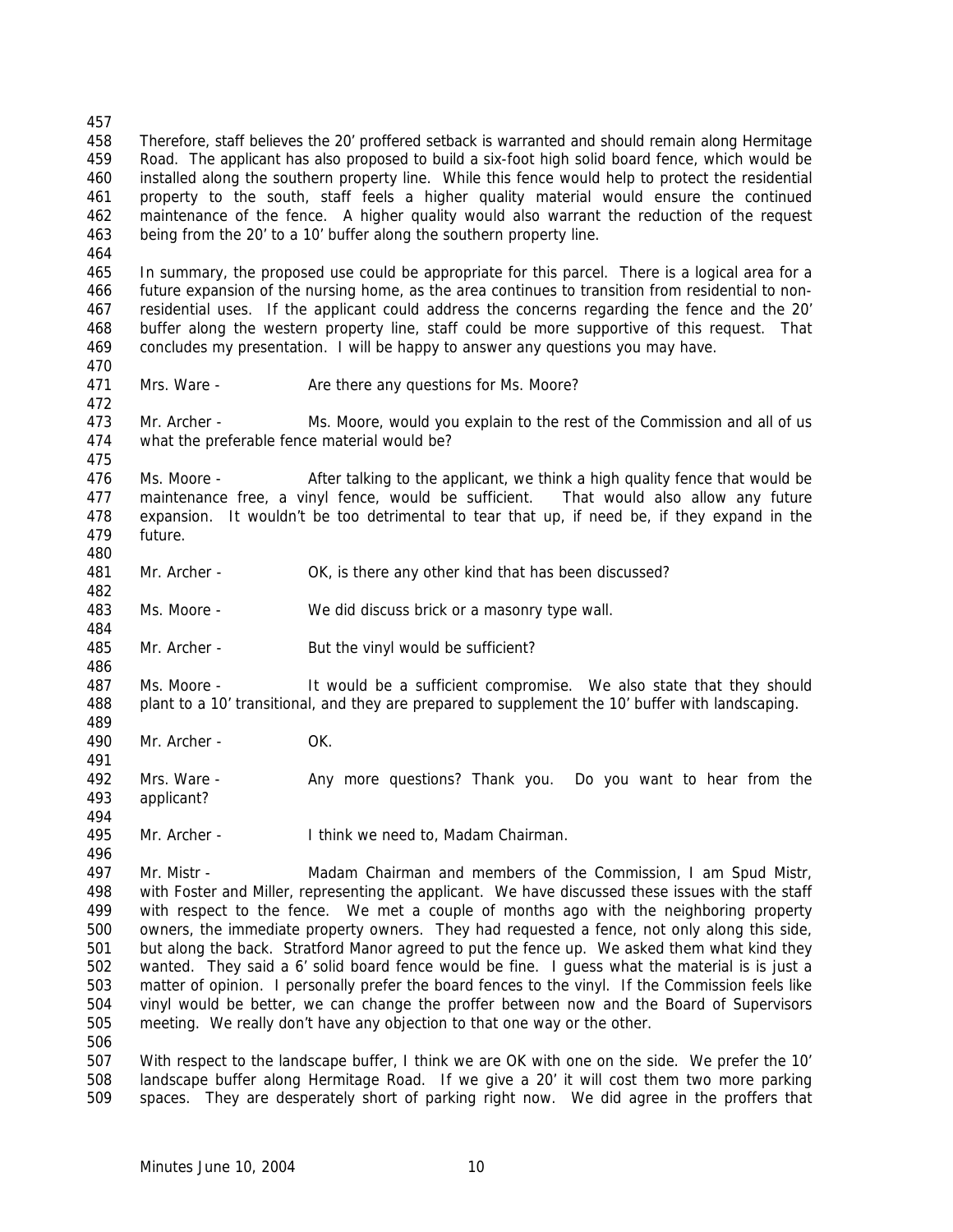would landscape that area as requested by the Director of Planning at the time of landscape plan review, so whether it is a transitional 10 or whatever, they are willing to landscape at whatever the Commission would request at that time, when the landscape plan comes in. Otherwise, we are in agreement with all of the conditions requested by staff. Mrs. Ware - So you are in agreement with changing the fence type but you are not in agreement with changing the buffer along Hermitage Road? Mr. Mistr - We would prefer not to change the buffer. Yes. But the fence is OK. Mr. Silber - I think Mr. Mistr, you probably have already heard the staff's reasons, but there is some consistency in keeping it 20 feet based on what is out there already with Stratford Hall. There is already green space along Hermitage, and this would continue to create some green setback that is consistent with the homes that would continue to exist along Hermitage Road. Mr. Mistr - I understand that and I can appreciate it, but this buffer appears to be right in the front line of the houses along there, if you look at the sketches, so, you know, the only landscape buffer along that area with the exception of a couple of trees is what is on Stratford Manor at this point in time. Those houses have minimal setbacks. The driveways are right in front of the houses and all they have got between Hermitage Road and these existing houses is gravel driveways, so I would say, we can put an additional buffer. We will certainly landscape it. I don't agree with you that it is in keeping with what is already there. Mrs. Ware - Is that the existing distance between the front of the houses and the right of way of the street, 20 feet? Is that what… Mr. Silber - I think that it varies. I think the house that is immediately adjacent to this lot is pulled closer to Hermitage, so it looks as though there is less green space or front yard with that house. I believe there is some variation as you go down Hermitage. Most of the houses are not 10 feet from the right of way line. Mrs. Ware - But what you are trying to get is consistency in the future as this area changes. Mr. Silber - Yes. 547 Mr. Mistr - Randy, it is not 10 feet from the existing right of way line, but there is right of way dedication to be done, and when the dedication is done, then that will be the case. Mr. Silber - Understood. Mr. Marshall - Mr. Mistr, I would like to see you try to get your proffers in a little earlier. Mr. Mistr - We will try to do that. Mr. Marshall - Thank you. Mr. Mistr - We were in such a rush making comments on all of our other projects that are due tomorrow, this was an oversight on my part.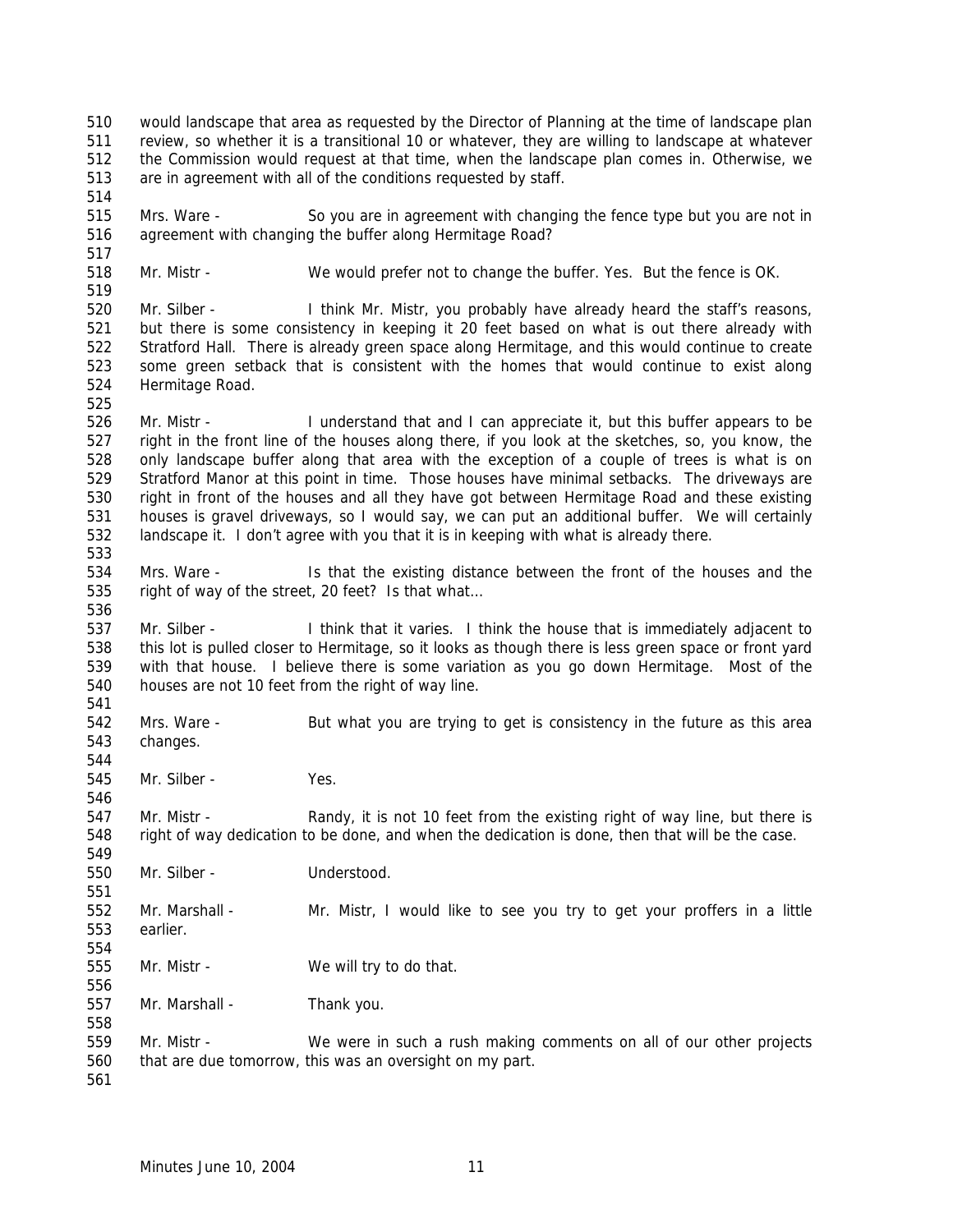Mr. Archer - Mr. Mistr, I think it is a pretty reasonable compromise to go from – and again I understand what you are saying – but it is a matter of preference, to go from the brick fence to vinyl, and personally I think I'd rather see the vinyl instead of the wood. Mr. Mistr - We can do that. Mr. Archer - I think that the lasting ability of vinyl as opposed to wood would certainly add to this and staff is petty adamant in its insistence to have the 20 foot setback, and I think it would be a lot easier to get this passed to the Board if we stuck to that. 572 Mr. Mistr - If you prefer that, we will change the proffer before the Board meeting. Mr. Archer - OK. Mr. Silber - You can change it now. We have to waive the time limits anyway, since you filed them today. I think it would be best to change it now. Mr. Archer - And with those two things being done, I think we could reasonably expect that we could recommend approval. Can we get Ms. Moore here? Can you do some wording there for us. Mr. Marshall - Just take out solid board and put vinyl. Mr. Vanarsdall - I noticed that on there when I read it. Mr. Archer - Mr. Secretary, does the present case include a 20 foot buffer or do we need to change the wording and numbers, too, to accomplish that? If the present case includes it, we will just have to eliminate No. 2, could we not? Mr. Silber - I have got to ask the staff. I don't know the answer to that question, Mr. Archer. I think it may be best to go ahead and amend this to say 20 feet. Mr. Archer - Yes, maybe we will double cover it if we do it that way. I was thinking about No. 2 and my question to Mr. Silber was that already in the existing case, but if not, we can just change the language to say 20 foot instead of 10 foot. Mr. Mistr - They changed it. I don't believe it was in the existing case. Mr. Archer - OK, that will be the safest way to do it. We will just change the language. OK, then the language in No. 2 would simply be 20 feet instead of 10, and the language in No. 10 would be a 6 foot vinyl board fence instead of solid board, or maybe we can take out the word board. Is everybody in agreement with that? Mr. Vanarsdall - Yes, sir. Much better than a board. Mr. Archer - Mr. Mistr says he is not impressed. It won't rot, I promise you. OK. Anymore questions from anyone? Then, with that I will move to waive the time limits on the amended proffers that we just amended to read what I stated a few minutes ago. Mr. Vanarsdall - I second that.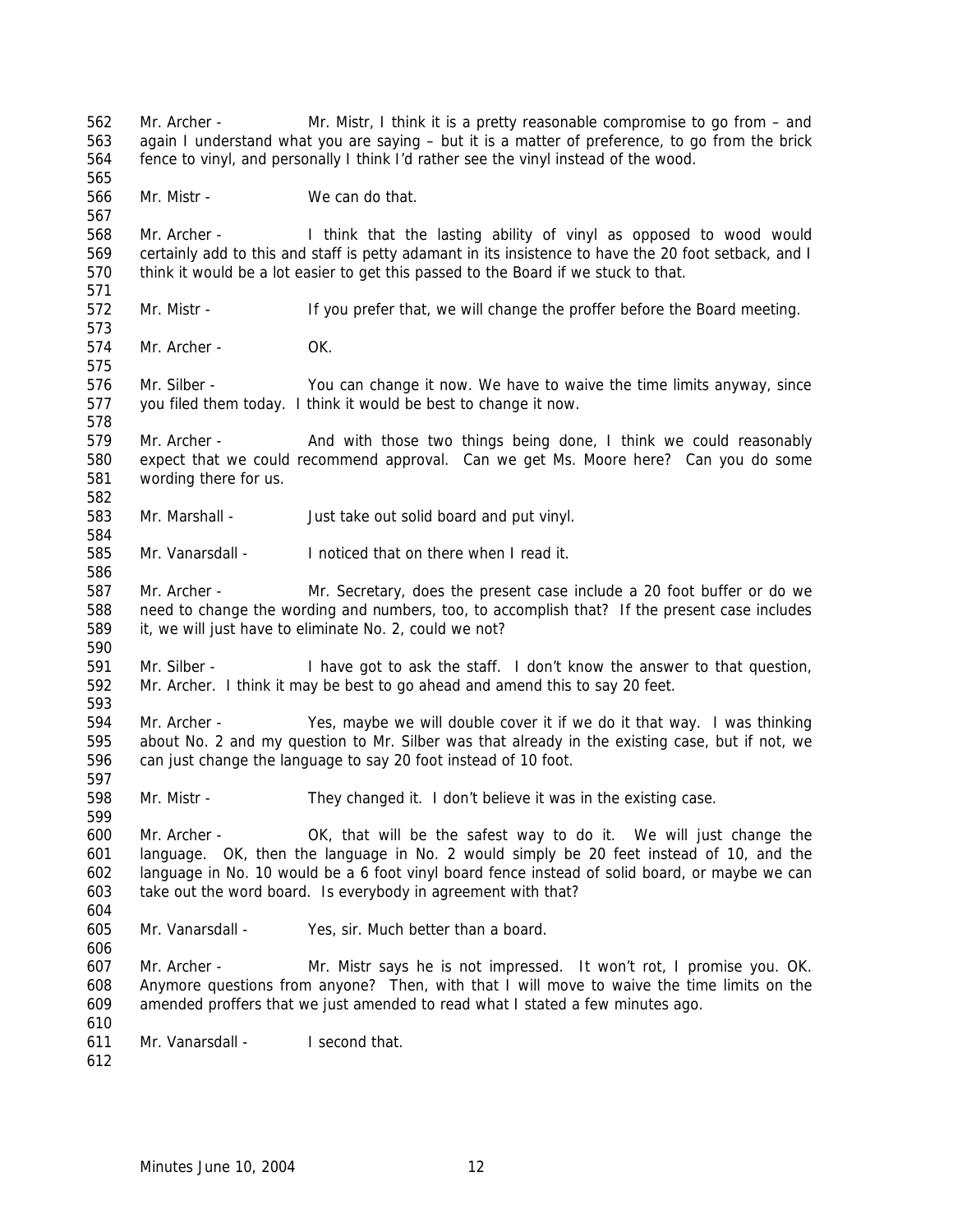Mrs. Ware - Motion made by Mr. Archer and seconded by Mr. Vanarsdall. All in favor say aye. All opposed say no. The motion passes. The Commission waived the time limits on the amended proffers.

 Mr. Archer - I move to recommend approval to the Board of Supervisors of Case C-25C-04, with the new proffers that we just approved.

Mr. Marshall - Second.

 Mrs. Ware - Motion made by Mr. Archer and seconded by Mr. Marshall. All in favor say aye. All opposed say no. The motion passes.

 **REASON:** Acting on a motion by Mr. Archer, seconded by Mr. Marshall, the Planning Commission voted 5-0 (one abstention) to recommend that the Board of Supervisors **grant** the request because the changes do no greatly reduce the original intended purpose of the proffers and it is not expected to adversely impact surrounding land uses in the area.

 **C-26C-04 Jeffrey Cappo:** Request to conditionally rezone from A-1 Agricultural District and B-3 Business District to B-3C Business District (Conditional), on part of Parcel 740-761-8451, containing 5.05 acres, located at the southeast intersection of W. Broad Street (U. S. Route 250) and Old Three Chopt Road. An automotive dealership is proposed. The use will be controlled by proffered conditions and zoning ordinance regulations. The Land Use Plan recommends Commercial Concentration and Open Space/Recreation. The site is in the West Broad Street Overlay District.

 Mrs. Ware - Is there any opposition to Case C-26C-04, Jeffrey Cappo, in the Three Chopt District? We will give you the opportunity after the applicant has had a chance to make his presentation. Thank you. Hello, Mr. Bittner. 

 Mr. Bittner - Hello, Mrs. Ware. We have new proffers on this case, but the time limit does not need to be waived. We just handed those out to you. Because most of the site is already zoned B-3, Business, a Plan of Development has already been issued and the project is currently under construction.

 Although the 2010 Land Use Plan recommends this site for Commercial Concentration, it is located adjacent to both Short Pump Elementary School and future Short Pump Park. As a result, it is important to minimize any potential negative impacts on these sites. Towards this end, several proffers have been submitted, including several new proffers. These conditions include:

- • Adjacent to Short Pump Elementary School, an eight (8) foot high solid concrete wall constructed five (5) feet from the property line. This wall will have a brick design facing the school and an applied colored finish to blend into the surroundings.
- Adjacent to Short Pump Park, a solid concrete retaining wall of varying height constructed five (5) feet from the property line. This wall will have a brick design facing the park and an applied colored finish to blend into the surroundings. A six (6) foot metal picket fence will be constructed on top of the retaining wall.
- The applicant has also confirmed all uses allowed on the property will be subject to restricted B-2 zoning hours of operation. B-2 limits operating hours to between 6:00 am and 12:00 midnight.
- 

As a result of these changes, staff can now recommend approval of this application.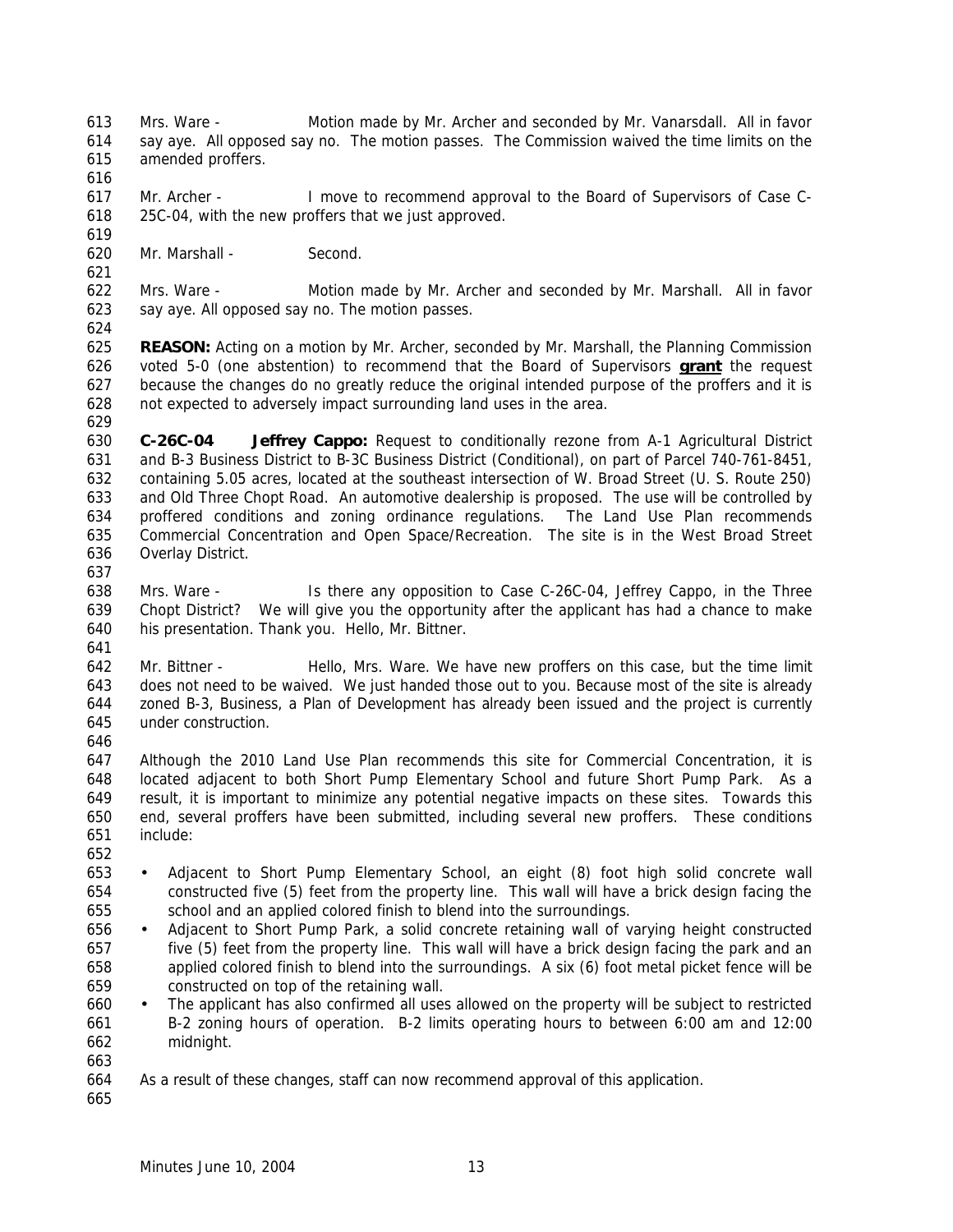This concludes my presentation and I, as well as Jim Strauss, who has been working on the plan of development, are available to answer any questions you may have. 

- 669 Mrs. Ware Are there any questions for Mr. Bittner or Mr. Strauss from the Commission?
- Mr. Marshall I want to ask Mr. Strauss a question.
- Mrs. Ware Good evening, Mr. Strauss.
- Mr. Strauss Good evening.

 Mr. Marshall - Jim, for the benefit of my fellow Board (sic) members, am I correct that on the other side of this brick wall, at least on the side of the elementary school, that it is going to be landscaped subject to a landscape plan that we have to approve?

- Mr. Strauss That is correct.
- Mr. Marshall I don't have any other questions.

 Mr. Silber - Mr. Marshall, can I ask a question. Maybe I misunderstood you. There will be landscaping on the…

- Mr. Marshall On the opposite between the school and the wall in the five foot area that remains on the other side of the wall.
- Mr. Silber OK. Are there any drainage issues associated with that side, Mr. Strauss?
- 

 Mr. Strauss - We have not received a grading plan yet, but we are aware of a swale that will have to be constructed and we will have to obviously work around that. Dan Caskie is here this evening and he has been working on that plan. He has a little bit more detail than I do at this point. 

 Mr. Silber - Mr. Marshall, I think we need some commitment that there could be some plants planted there. I don't want to promise you that there is room for it and then find out that there are some drainage issues that would cause us not to be able to plant it.

 Mr. Dan Caskie - Good evening. I am Dan Caskie and I am with Bay Design Group and Steve Faris is also here. He is working with Bloom Contracting, and they are the agent for the owner. As far as the drainage issues between us and the school, right now we have a 12-inch pipe that drains, a culvert that drains, I think it is Old Three Chopt Road that drains between us and the school. What we are going to do is reroute that to our existing or our proposed storm system. So, we are not going to run that drainage between the wall and the property line and what we plan to do is plant evergreen trees, like some Leylands and some cedars probably right on the property line to something that is going to get up in the air pretty quickly to add some additional buffer. 

- Mrs. Ware And this will be done at the time of plan of development?
- 716 Mr. Caskie That will be done with the landscape plan.
-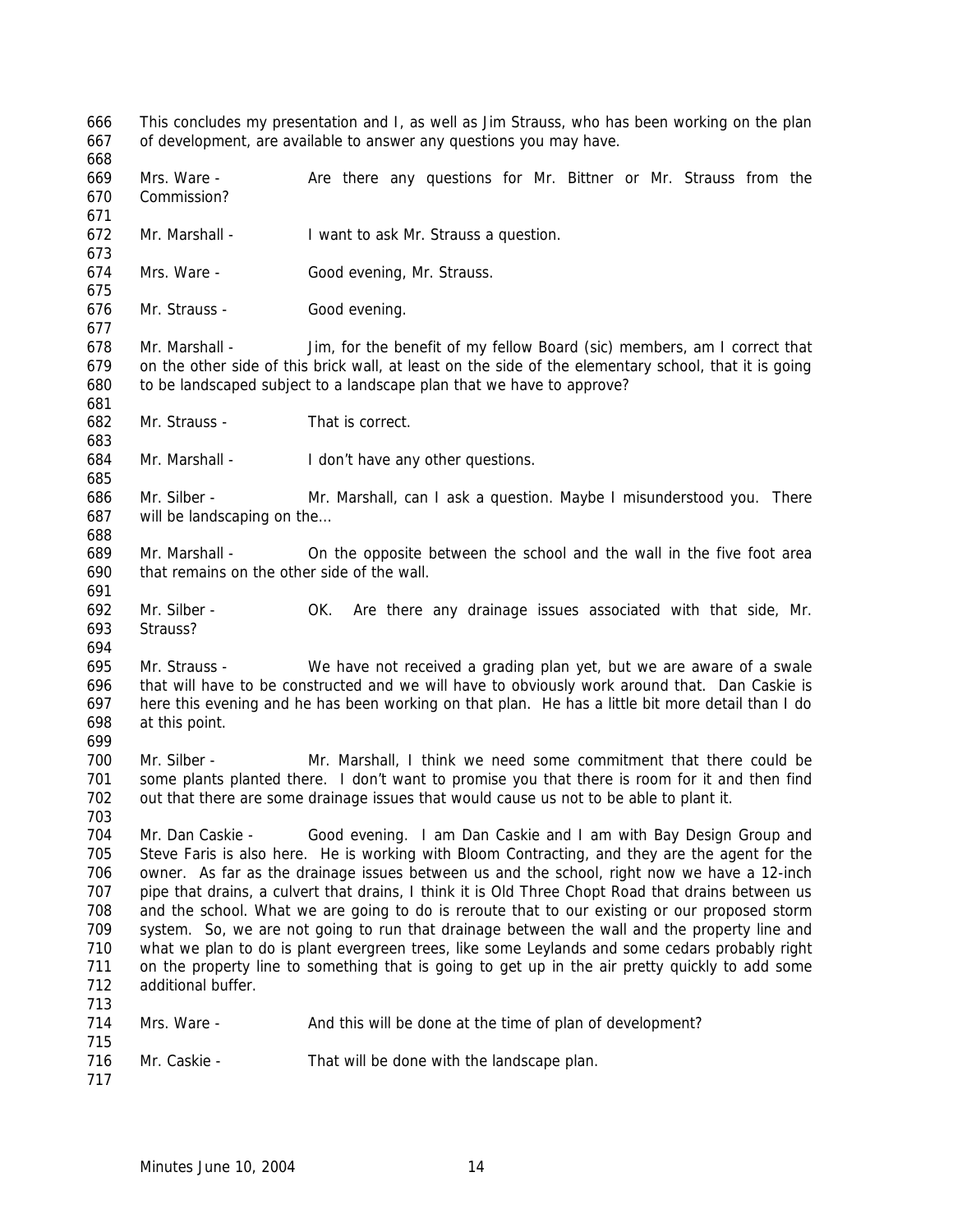Mr. Silber - There has already been a plan of development approved and the site is under construction showing a larger buffer and what they are intending to do now is move the wall or allow construction of the wall within five feet of the property line, so yes, Mrs. Ware, the landscape plan would deal with that part of it. 

723 Mr. Caskie - And actually the wall was approved, on the approved POD it is actually five feet off of the property line now. We show a wall that abuts the school property line and the park, so it was anticipated that we were getting down to this. We had quite a few meetings to discuss this. I have a copy of the approved POD if anybody wants to see that. 

728 Mrs. Ware - Any other questions?

730 Mr. Caskie - One other thing that we would like to say, we had an existing B-3 zoning that was unconditioned, and so we have offered up that as a condition. We are rezoning that, putting conditions on that as well as the A-1, so I guess that is one thing we are trying to do to make this a little more appealing.

Mrs. Ware - Please give us your name and address for the record.

737 Michelle Kinnick - My name is Michelle Kinnick, 12216 McEntyre Way, Richmond, VA 23233, and I am a PTA President at Short Pump Elementary, and on behalf of our PTA I wanted to again extend our appreciation to Mr. Cappo for his generous donation to Henrico County that will be used for the construction of the Short Pump Elementary School track. We would also like to thank Mr. Cappo and the Planning Commission for continuing to work together on this project with the children of our school in mind. In talking with our PTA membership, the general consensus is that a wall between our school and the Victory Nissan is essential to insure the safety of our children. We are very happy to see the wall in a detailed landscaping plan and the current proffers. The one concern I have been hearing consistently from our membership is that the proposed wall is now only five feet from our property line. This is a 30-ft. change from what was originally discussed, and, unfortunately, our school is being crowded from all directions with all of the new development in the Short Pump area. I understand that these proffers have been discussed for months, but I wanted you all to be aware that Short Pump Elementary parents would be a much happier group of prospective customers if they would consider moving the wall back to the original 35 feet buffer, and according to my calculations, which could be wrong, but this would only mean the loss of less than 20 new car storage spaces. Again, we want to thank Mr. Cappo, Mr. Marshall and the Planning Commission for considering our school in this process. Thank you.

Mrs. Ware - Do we have someone else to comment?

 Jeannette Katona - Good evening. My name is Jeanette Katona and I am at 3252 McEntyre Street. I am a parent of a child at Short Pump Elementary. I first started looking into this project last year when the proposal to build on this site first came, and it was last spring that I first became aware of it, and we looked into it as a school. I wanted to thank also the owner of the Nissan Dealership and the design group and the County in their development of this property that they have diligently tried to design a piece of property that would not have a negative impact on our school. Short Pump Elementary is a school that is surrounded on three sides by businesses and we always and ever presently feel the crowding of our Short Pump area at that school. The safety of our student body is always a top priority, and that is why so many of us are concerned about this wall at this time.

 Last Thursday, when I received a call for a meeting on Friday to be present to discuss the changes for rezoning and the moving of the wall, and with the property bordered to get rezoned,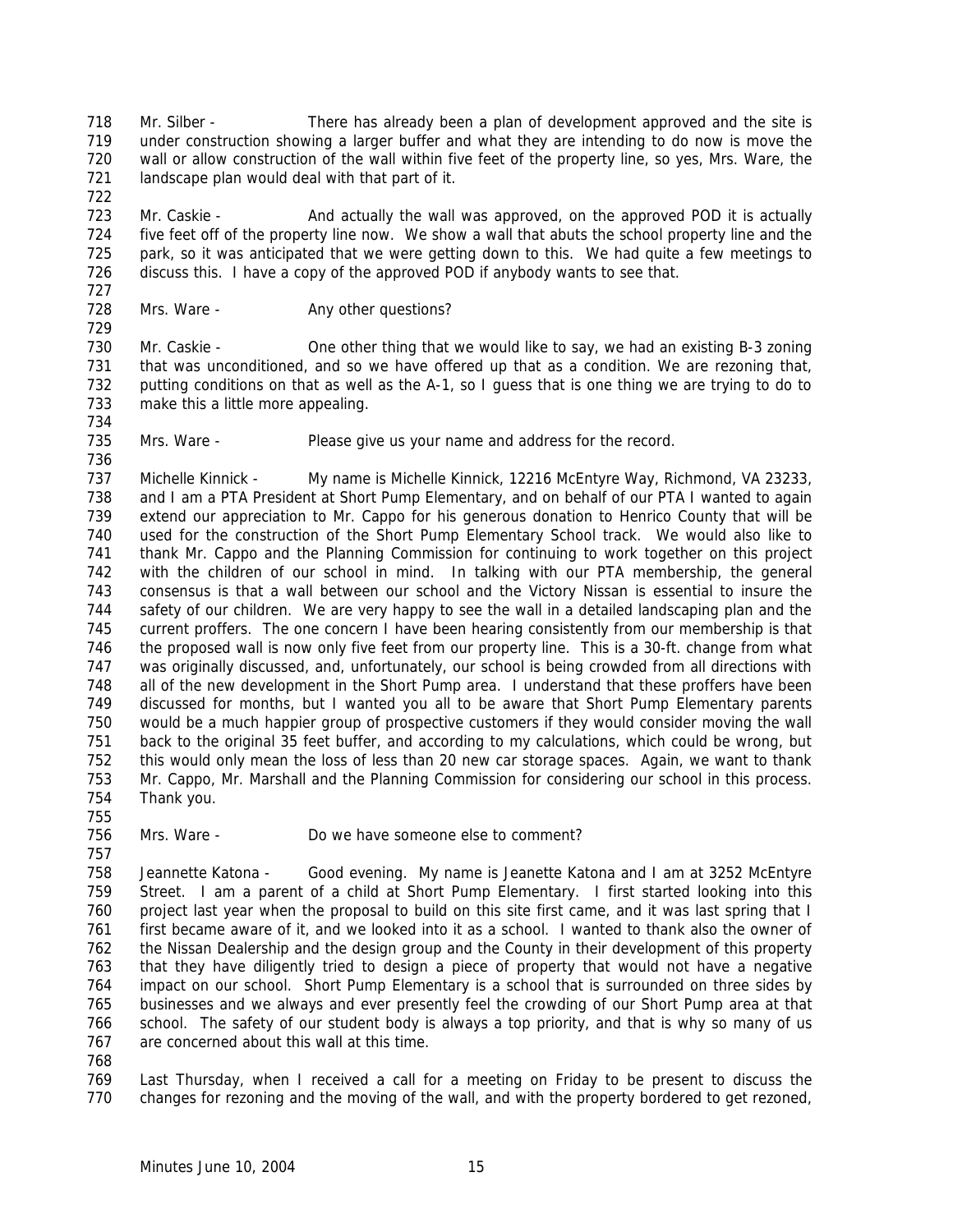the meeting was to take place the next day. So, I attended the meeting on Friday and, as you can imagine with such short notice, there was only three of us there representing our school. The County had three people. The design group came with one and the general contractor had someone there. Dan Caskie, the designer you heard from, explained the current plans and proffers and the rezoning issues to us because we were coming into it not knowing the proposed changes, and it was pretty much a short-notice surprise to us, and at the end of the presentation, the school representatives that were there tried to understand where the proposed wall would stand in location to the school property line and also what it looked like. Mr. Caskie did send over the next week a sample of a drawing of what the wall would look like, and it is agreeable and is very presentable, and to have the shrubbery in front will really help in how it would look. But to understand really where the wall would fall, I went and did a tour of the construction site and have been looking from both the school site and the construction site, and I did bring along pictures if you wouldn't mind if I passed them out. It gave me a very accurate view of – they are not duplicates – they are just in order. The first one is a view from the Nissan Dealership looking toward the school and with the bright sign and the type of camera I had, not the greatest, but hopefully you will get the picture. Where the areas marked "tape" on the picture is where they are currently zoned to develop. The line in the middle of the photo shows where they will have to clear to, to put the wall, and it will be cleared all the way to the parking lot, at the Short Pump Elementary School. It is in the back of the school. The second picture shows a view from the Short Pump Elementary Parking Lot to the Nissan Dealership, and all of the foliage that is seen in the picture will be removed and the wall will be built 5 feet from the curb. The third view is a picture from the children's blacktop play area that is right next to the parking lot. The yellow line is a line that is in line with the property line marker that is in the rear of the Nissan Dealership property. I know it sounds like it is getting confusing. If you have questions, we can go through it. I measured where the proposed wall, how far it will be parallel to the blacktop, and in my calculations doing from the marker to the blacktop area, it was 22 feet parallel with the blacktop area where our children will be playing. No. 4 is another view of this marker just taken from the parking lot. I am liking your technology. I wish my pictures were better now. The last one was when I went on the County website what they had originally for the 35 foot overlay buffer. It was like a sample of what that buffer would look like and it is kind of what we are not going to get if the plan goes through tonight. OK. Can you see them or do you have questions?

804 Mr. Silber - Is the second picture at the top, the middle picture at the top, is that looking from the school property, the parking area there toward the site?

807 Ms. Katona - Right.

809 Mrs. Ware - Is that like a sediment fence or something?

811 Ms. Katona - It is a curb. The whitest part is where they graded to, in the middle of the picture, the little rutted part, is where they have graded to, and it is almost to the line of where they proposed. All of the foliage in picture 1 and 2 would be gone with where they are proposing to put the wall now. That is the line right there that they have gotten approved so far to build on. The rezoning would let them move the wall all way to five feet away from that curb 816 that you see in the picture.

 Mr. Silber - So you are saying the trees that are in that picture will be removed to 819 put the fence in? 

821 Ms. Katona - Yes, sir. The third picture is the back of the Nissan Dealership property. It is a view from the blacktop and the yellow piece like kind of in the middle, that is where the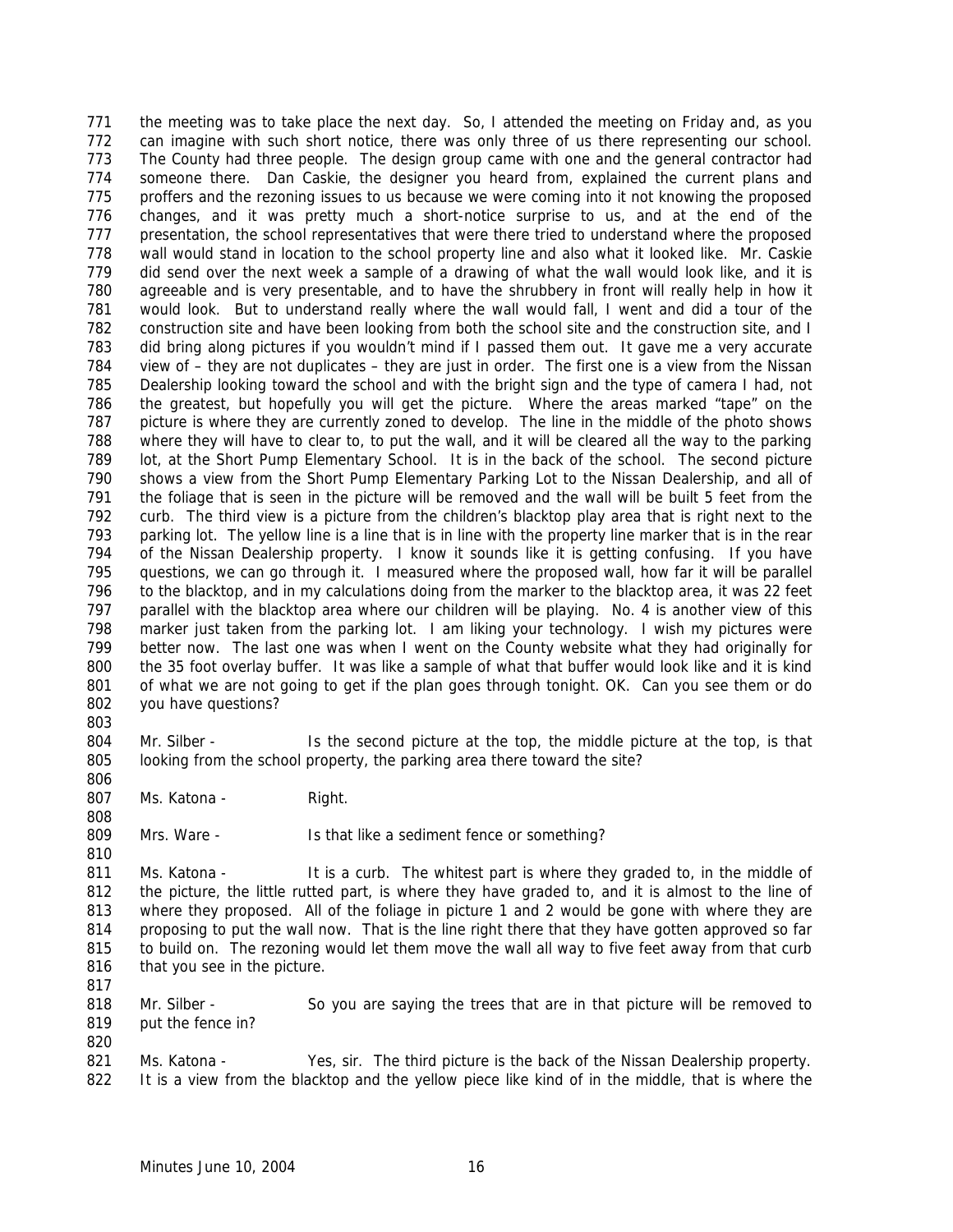back of their property will fall, so the wall will come in and go parallel with the black top area 824 where our children play, and then it was just a different view in the fourth one on the bottom. 826 Mrs. Ware - You are good at this. Thank you. So, on the bottom picture on the far 827 left, the wall will come, Ms. Katona - Yes, behind the asphalt, but it will only go, from my calculations, as far as to where it is yellow. 832 Mrs. Ware - And it will stop there? 834 Ms. Katona - That is like the back property line for the Nissan Dealership. This is the 835 school's blacktop area. It is a playground that is used for three through five. Mr. Jernigan - Ms. Katona, let me ask you a question. They stated a minute ago that you feel like they are closing it up. Are the children playing on this property? Ms. Katona - They are, and they have been impacted by the construction already. They have changed how they do kick ball, where they are allowed to play basketball as to not be 842 along that fence and not have balls go over that fence, so that the children wouldn't wander 843 potentially into a construction site. Mr. Jernigan - Let me ask you. They are actually playing on the Nissan property. 847 Ms. Katona - They are not playing on the Nissan property. This is school property. 849 Mr. Jernigan - They are just on school property. They are not going... Ms. Katona - If the ball goes over the fence, I guess potentially it could end up in Nissan property and that is why I am here requesting that the 35 ft. buffer be kept and that there be the proposed foliage, grading that you recommend for the Overlay District, as a part of that Overlay District. Then there is more of a buffer. Our children won't be playing next to a wall. They will be seeing green and trees instead of a wall. 857 Mr. Marshall – Are you against the wall? Ms. Katona - I am not against the wall. I understand their need for a wall. I understand that it is beneficial to us to have a wall so that our children don't inadvertently 861 wander into their parking lot. I just don't want it that close to where our children are playing and to our school. I'd like to see our school kept like a pleasant place to be, a place where children 863 want to come and play, where they would enjoy playing, and it wouldn't be "Oh, let's try to kick 864 the ball over the wall." 866 Mr. Vanarsdall - Well, you know, an 8 ft. high wall is a lot more security than any kind of a buffer. Ms. Katona - Right. I would like to see if they would do both. Keep the buffer and build the wall. 872 Mr. Vanarsdall - Well, if they put the wall in, we can reduce the buffer. 874 Mrs. Ware - Yes, that is going to be a question that I had for staff.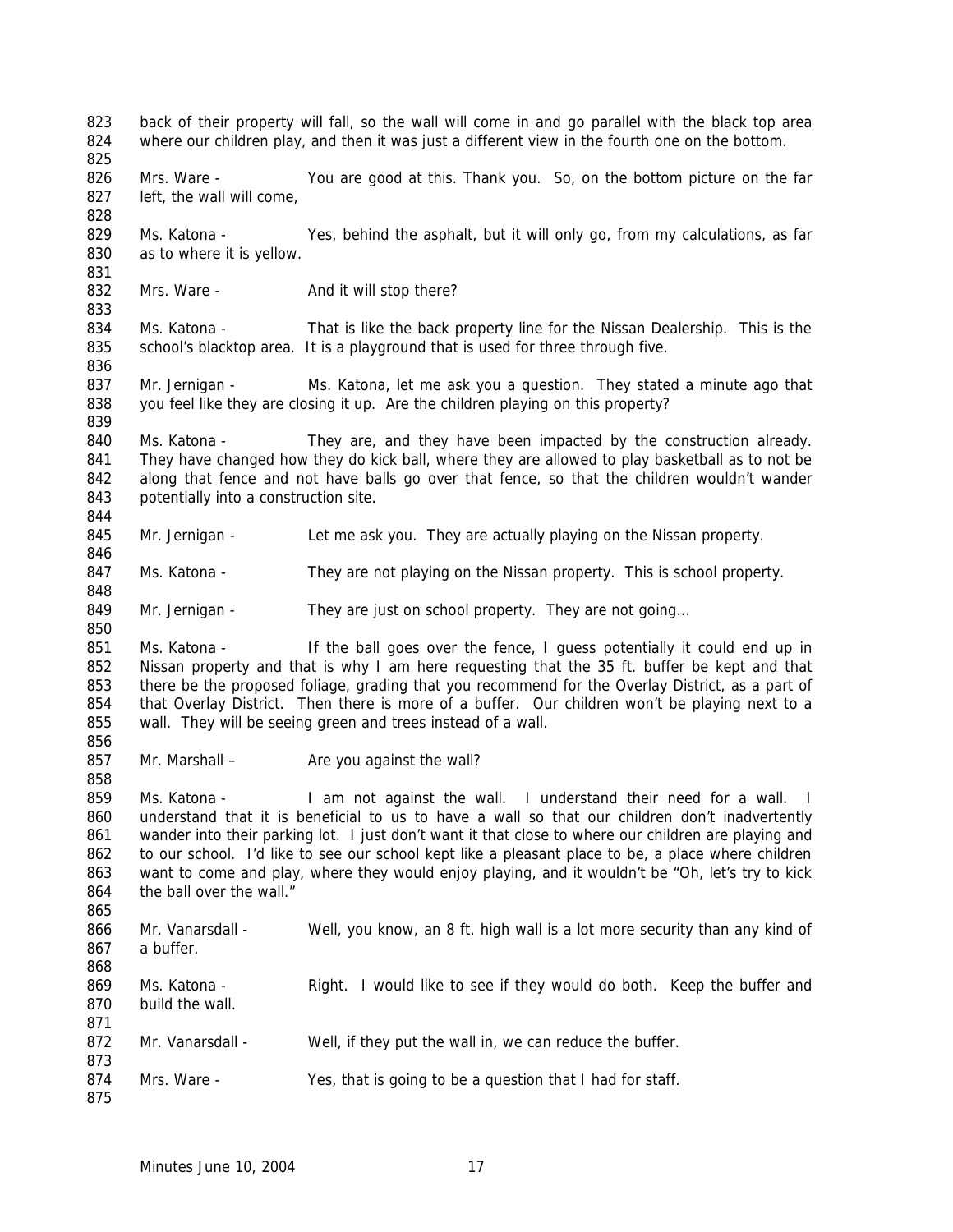876 Ms. Katona - Yes, I understand that. I also... 878 Mr. Vanarsdall - I would take the wall if I were you. I am not trying to tell you what to do. 881 Ms. Katona - And I agree with you, but I am asking for special consideration from the Nissan Dealership that they would consider who we are and where we are, and that we are an elementary school, and when we counted earlier today it was 9 to 15 spaces for cars. So, for less than 20 spaces to park new cars for sale, and they are gaining 138 spaces on the rear wall of this property if the rezoning goes through, they will be gaining 138 spaces for new car parking or employee parking, so they won't have to bus in their employees, that I was just asking for special consideration for a buffer and a wall. And I really feel that if we had had the six weeks that Planning usually asks for for looking at this type of material that I think we would have had a greater parent turnout at this meeting to voice opinions on this issue. 891 Mrs. Ware - Any other questions? 893 Mr. Silber - Also keep in mind that this is a rezoning request that still needs to go to 894 the Board of Supervisors, so there would be another public hearing. 896 Ms. Katona - Yes, sir. I understand that. Mr. Marshall - I'd like to hear from Mr. Caskie so he can address some of what was said. Mr. Caskie - OK. As far as moving the wall to the 35 feet, we have a 35-foot 902 transitional buffer between our use and the adjacent uses, which is the school and the park. If we maintain the 35-foot transitional, we would not have to do a wall. So, I think it would be an either/or situation with us. If we maintain the 35-foot buffer, we would not intend to build a wall. 907 Mr. Vanarsdall - You wouldn't have to legally build a wall. 909 Mr. Caskie - That is correct. 911 Mr. Vanarsdall - But you could do it to help the school. Mr. Caskie - We could certainly do that. The clearing issue, as far as the pictures go, we have, on the approved POD, we do have some drainage coming down there right now. At 915 the time of the POD we did not need to divert the drainage into our system, so we have a swale 916 that goes down that property line and the clearings that have actually taken place is within the 35-foot buffer, with the intent of replanting at the time of landscaping, so we are not going to go 918 another 35 feet towards the school. I quess that is what I am trying to tell you. We are probably within 10 feet of the line right now with the clearing, so we had intended on replanting that, but like I said before, this entire wall issue has been on the table from the start, and everybody has known what has been in our plan. I have a sketch that shows, if you guys want to see, that shows the relationship of the parking 924 lot and the black top area to our improvements. It is kind of a rough sketch. I went out there 925 before this meeting just to verify everything, so if you look on the left side of that, there is an 926 asphalt parking area that is fenced in, and that is like a four-foot fence, and that is their blacktop area. That is the approximate location and then the darker lines above that are the asphalt

parking lot that is not fenced, but the signs in the parking lot said that was a bus parking area,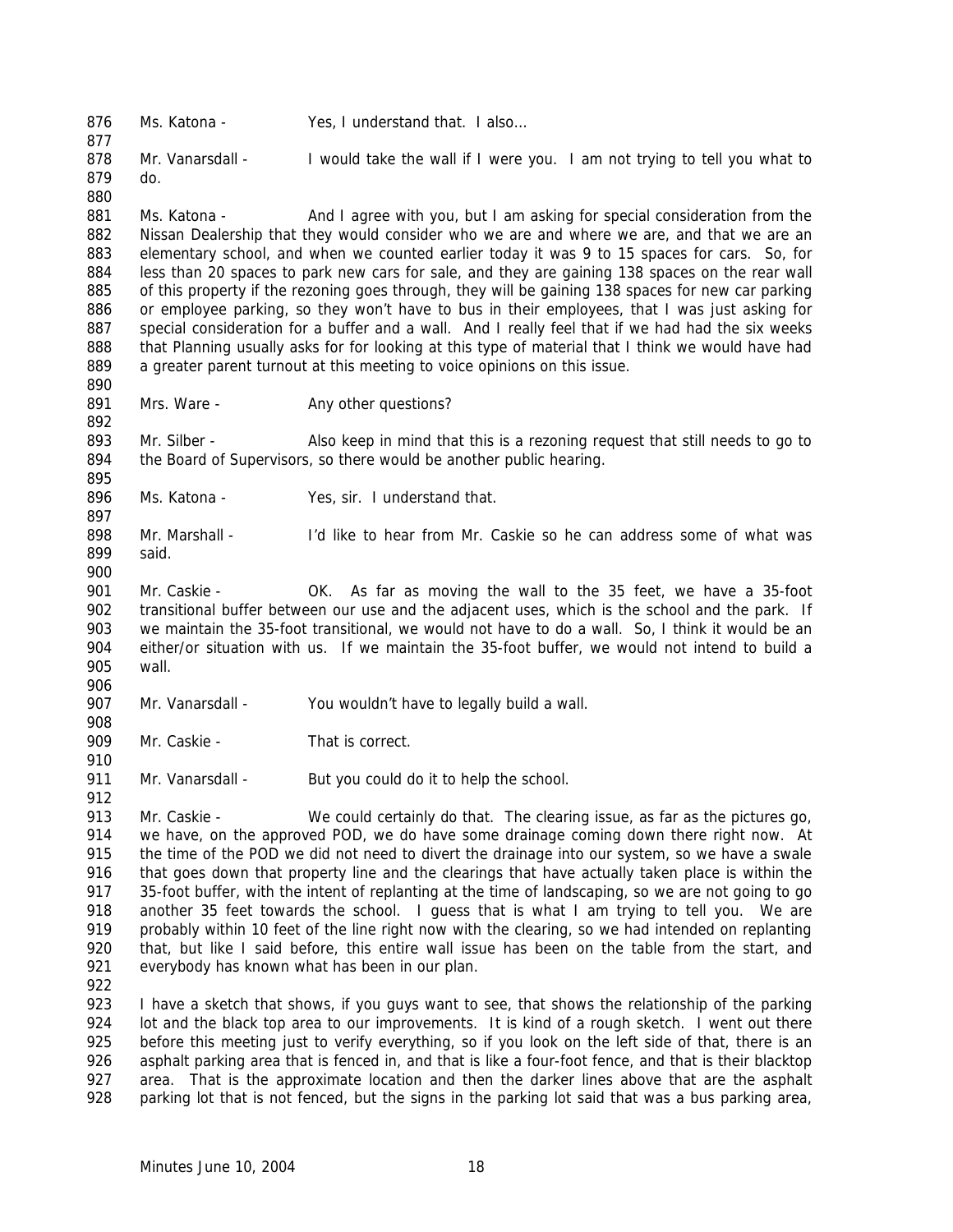929 so the reality of it is the impact is, I think, probably minimal. I think the option of the wall is 930 probably certainly a more secure option than a vegetative buffer. 932 Mr. Silber - Mr. Caskie, this is your latest plan showing the proposed parking on the site? 935 Mr. Caskie - That is correct. Mr. Archer - Mr. Caskie, perhaps I missed it, but what was to be the material for the wall? Mr. Caskie - The material is going to be a poured concrete wall with brick stamp on the face of it, with the face being the side that is facing the school, and then it will be stained to a color that will blend in to the surroundings, like a dark brown or something like that, so that it 943 doesn't really stand out. We are not going to do it a bright red or anything. 945 Mr. Vanarsdall - It will be kind of a decorative wall. 947 Mr. Caskie - Right. And it will have a pretty deep imprint on it. And I have a picture of that if you guys want to see that. 950 Mr. Jernigan - How tall is that wall? 952 Mr. Caskie - Eight feet. 954 Mr. Jernigan - And then there is a six-foot picket fence on top of it? 956 Mr. Marshall - That is along the park. 958 Mr. Caskie - That is the retaining wall. This picture is actually from a site they did in Michigan, I think, and this is what the retaining wall would look like with the pickets on top, and then as it comes around the corner for the school, we would take the pickets off and go to full 961 height with the screen wall, which would be the eight foot, and it would have the brick imprint on it. The entire school property line would have a full height eight-foot poured concrete wall. And then we would plant the Leylands and the cedars on the school side of that. 965 Mrs. Ware - Within the five feet? 967 Mr. Caskie - Within the five feet. Yes, they are going to be right on the line. It is 968 going to be beefing it up, but that is what the plan is. Mr. Archer - Mr. Secretary, do you know if CPTED has made any kind of comment concerning the wall? 973 Mr. Silber - Regarding that wall? I need to ask staff. I don't know if we received comments from CPTED or not. It is Kim Vann. Mr. Caskie - We have had, the approved POD actually has this wall on it within five feet of the line, and it is an eight-foot wall all the way down this line and the park line, and it is five feet off of the line. Mr. Silber - I don't think the issue necessarily is whether there should be a wall or 981 not. I think the County Administration feels very comfortable that there should be a wall and I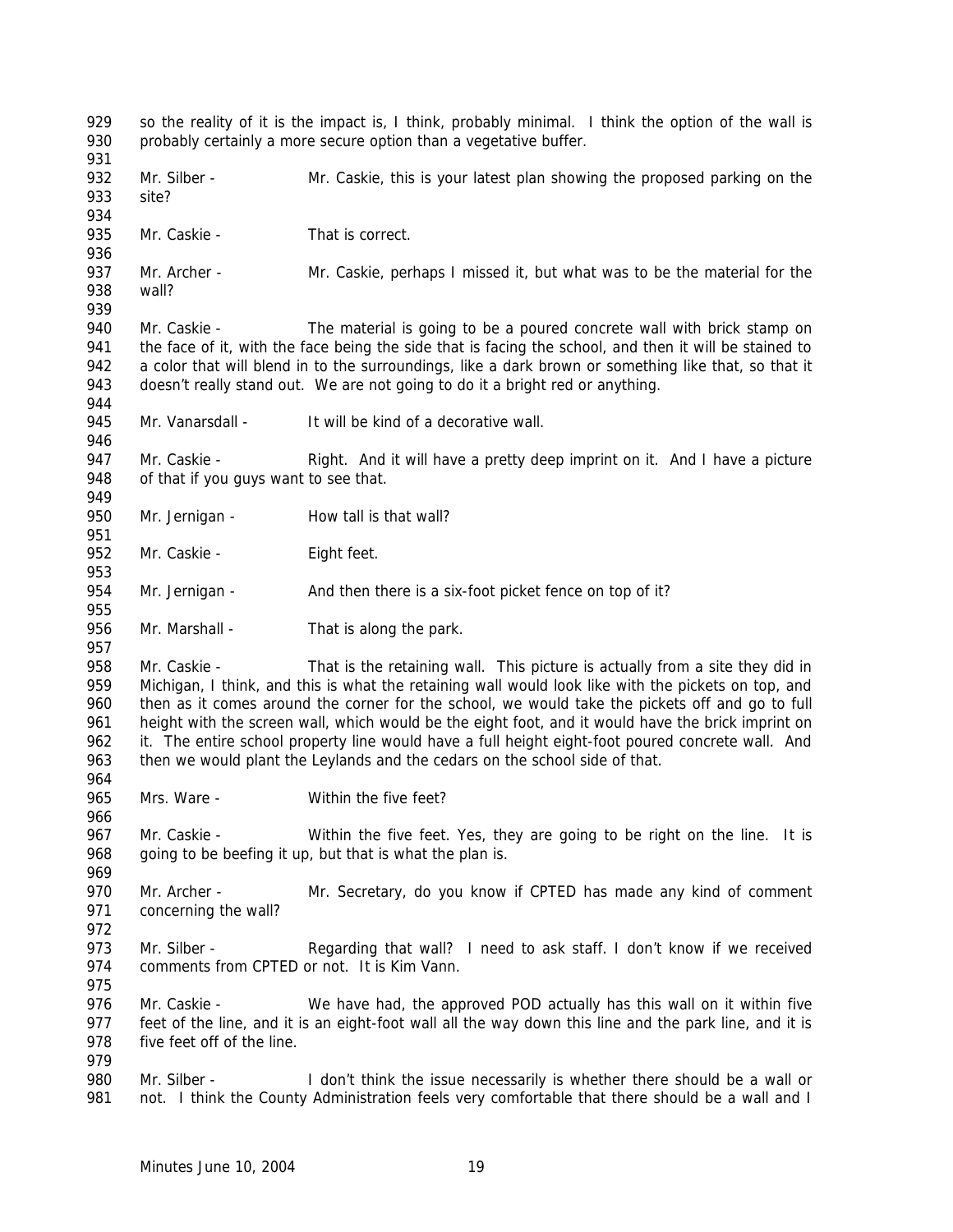think the details of the wall will be finalized. I think the issue is whether there should be any increased buffer or not, but I think the wall is appropriate. As far as I know, CPTED is OK with that. Mr. Archer - I was just curious because I know sometimes they do have a concern when the crime issues could arise sometimes where there is a solid wall with any protracted height. 990 Mr. Vanarsdall - They have concerns about people hiding behind it. Mr. Archer - Yes, on either side. Mrs. Ware - But the parking goes right up to the wall on the Nissan side. Correct? 996 Mr. Caskie - That is correct. Mr. Vanarsdall - Mr. Archer, it is up at the top of the page, I guess you found it. It doesn't say anything about it. It just says it could contact and work with special services. Mr. Archer - Yes. I hadn't noticed anything. I was just curious about it. Mr. Vanarsdall - It didn't say anything about the wall. It is a wonder they hadn't. Mr. Caskie - Jim wanted me to point out that on the current POD the wall is within five feet of the line, but that is within the 35-foot transitional buffer, so there is a 30-foot transitional behind the wall, between the wall and Victory Nissan. So, the transitional still existed at that point. Mrs. Ware - Are there any more questions? OK. Thank you. If you have questions or additional comments, you will have to come to the podium, please, and state your name. Ms. Susan Hockman - My name is Susan Hockman, 2911 Banner Lane, Richmond, VA 23233, and I am actually the outgoing PTA President at Short Pump Elementary. I was PTA President during the past year, so I have corresponded with some of the Planning staff and spoke with others previously, and I think I just want to clarify something at some point. I think maybe we have actually looked at this a little bit wrong. This is the plan of development information I received back in November regarding this project and I guess I just want to clarify a couple of things. On this it did show the brick wall and it showed a transitional buffer, varying from 30, 25, 40 feet on the Nissan side of the wall. And that is still in place. Is that what you are saying? The 30 feet would be on the Nissan side? Mr. Caskie - We have not proposed any improvements so far in the 35-foot buffer. Ms. Hockman - OK, so in other words, between the wall and the parking places at Nissan there would still be approximately 30 feet according to that plan. OK. But that is subject to change? 1029 Mr. Caskie - It is right on the approved plan. Ms. Hockman - Let me show you this. Is still accurate, I guess, is my question? Mr. Caskie - This is the approved POD. She has a copy of the approved POD.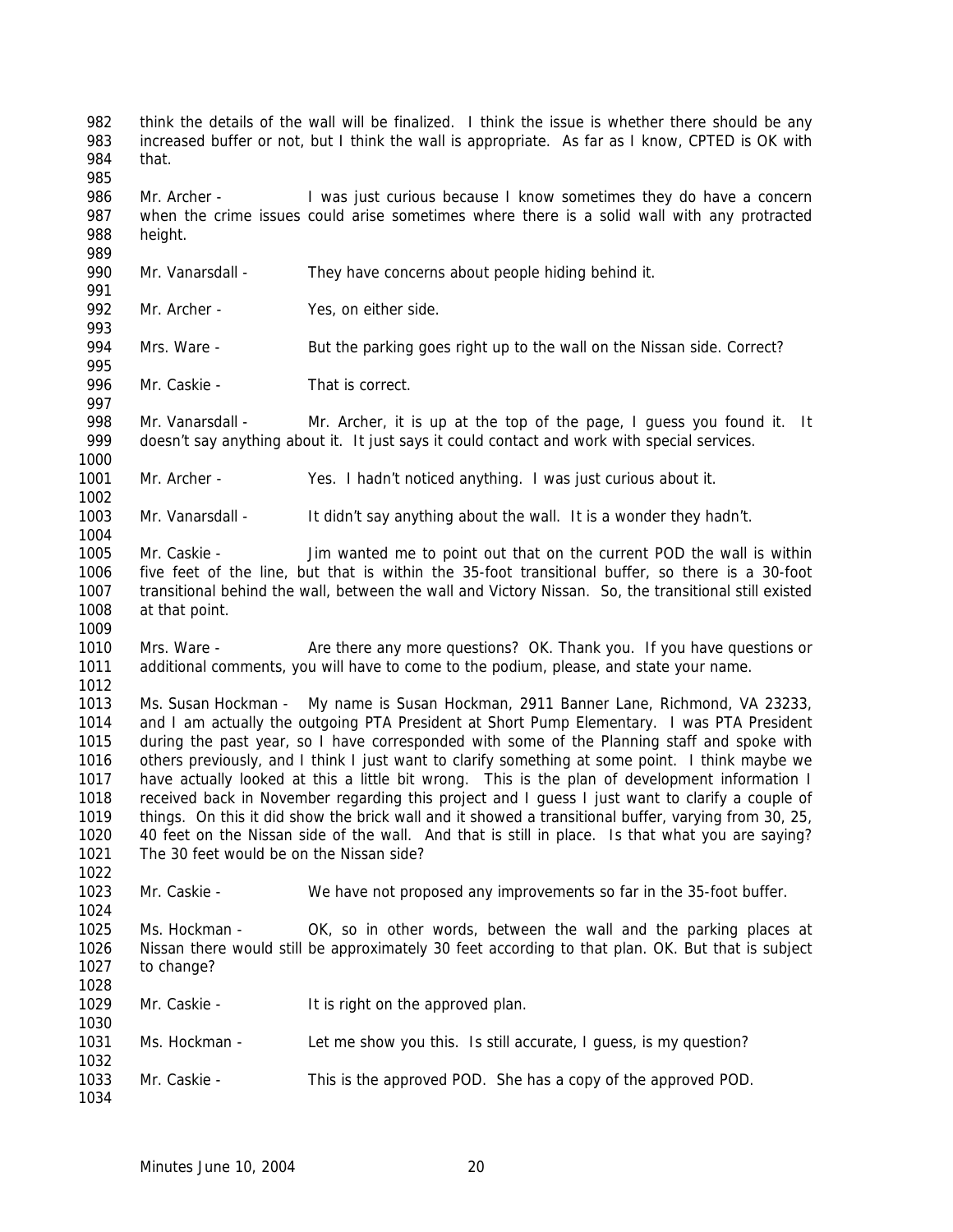Ms. Hockman - So this is the approved POD? Why would it not be possible to move the brick wall within that 30 feet closer to your side rather than right on the property line at the school? Mr. Caskie - Well, it is possible to do anyway. If we move it to the 35-foot line, then 1040 we are not required to have the wall at that point, so... Ms. Hockman - If the wall were closer to you, you could just, so, if you have the wall, all you are required to put on our side of it is five feet. Mr. Silber - Let me see if I can help clarify this. There is by ordinance a 35-foot transitional buffer that is required between this zoning classification. It is B-3. Some of it is B-3 and some of it is A-1, and they are looking to rezone the A-1 to B-3 as well as the entire site to put proffered conditions on it. There is a required 35-foot transitional buffer between the school- zoned property and their property. If you erect or construct a wall, then you can reduce that transitional buffer by twice the height of the wall. So, it is an 8-foot wall, so you can reduce that by 16 feet. Ms. Hockman - So, in other words, the 30 foot that is in here is being reduced to the five feet. Mr. Silber - Their proposal is to reduce the buffer so there will be five feet of open area between the property line and the school to the wall, and then the other side of the wall would be their parking for their cars. Ms. Hockman - OK. Well my question is then, why does this show the 30-feet buffer and the wall? Mr. Marshall - Because on the original plan of development, that is the original plan of development, they showed the wall and then they said, on that one there would be a buffer behind the wall on their side of the property. Ms. Hockman - Yes, but that is no longer in effect? Mr. Marshall - No. They are going to seek to file an amended plan of development that will show that they are going to put parking spaces on the other side of that. Ms. Hockman - So that amended plan of development has not been approved? 1074 Mr. Marshall - It has not been filed. Ms. Hockman - OK. That is the question because he referred to the plan of development "has" been approved. 1079 Mr. Marshall - That is that one. 1081 Ms. Hockman - This one. OK. Mr. Marshall - So the wall is already there, five foot off the line. It is not that you are moving the wall any closer to the school property. By that plan of development they can put the wall right there where they are saying this case is going to be. Same spot.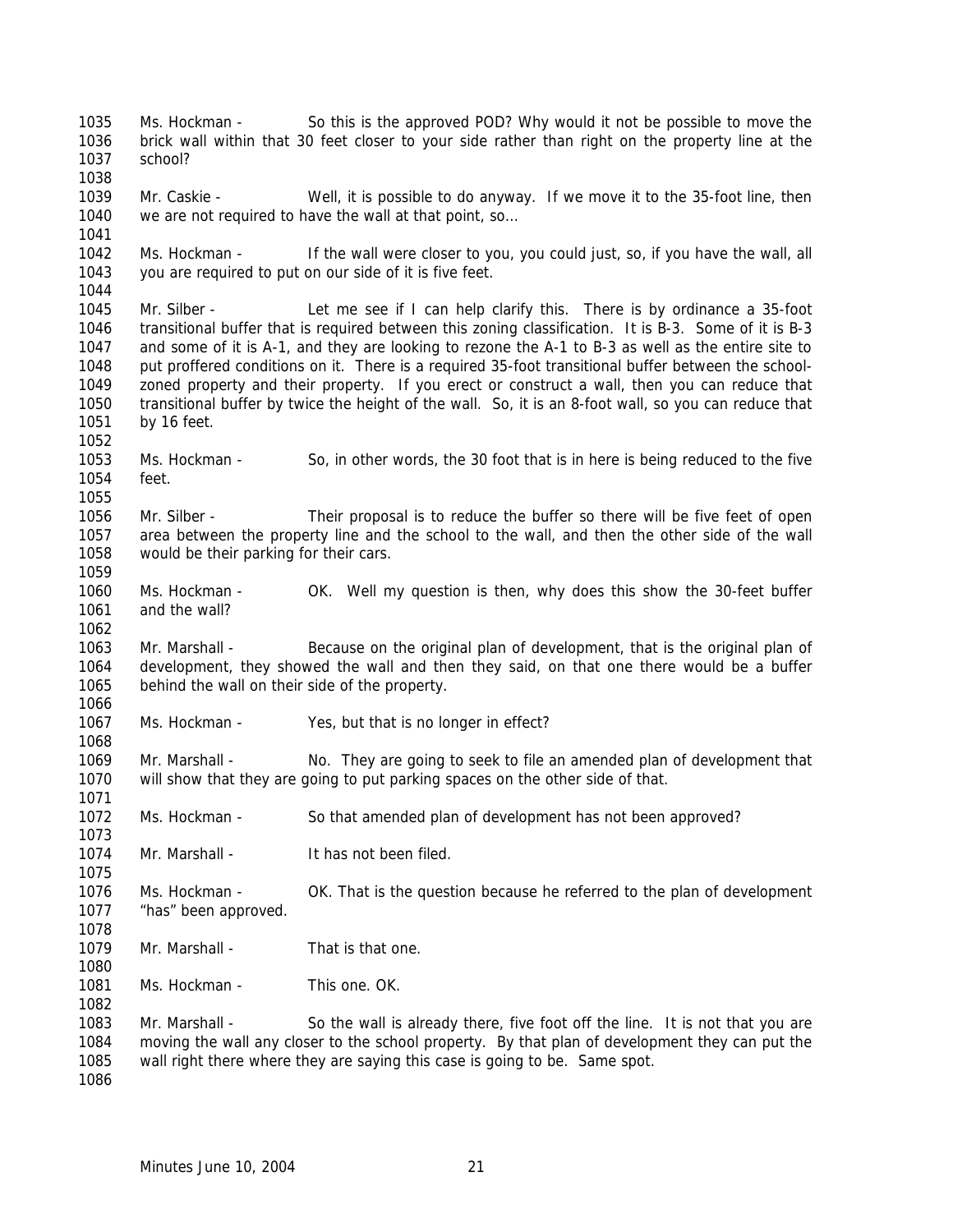Ms. Hockman - OK. Well, we are definitely in favor of the wall. I mean I think that is unanimous. I guess legally with the wall we are kind of stuck with the five feet, and I understand that. I don't totally understand it, because it is clearly shown as 30 feet, but they are seeking to amend it and if it is not amended, then they could eliminate the wall is what you are saying. Mr. Marshall - Correct. Ms. Hockman - Well, then I think we just are simply asking that we have consideration from Nissan and we have worked well with them and we certainly have enjoyed the relationship we have with Mr. Cappo so far, but if we could keep this in place, I think we would prefer to and if we could reach some compromise on footage, that would be helpful as well. Thank you. 1100 Mrs. Ware - Do you have a comment? Ms. Janet Katona - I actually have a question, Janet Katona. So if they do not get it rezoned from A-1 to B-3 they cannot ask for their amended POD to put parking spots right behind the wall. Is that true? 1106 Mr. Silber - On the A-1 portion they would not be able to park. 1108 Ms. Katona - And that A-1 portion is just in the rear part, is that true? 1110 Mr. Silber - Yes. Ms. Katona - But it is not really where the majority of our wall is, but it is where our children are playing towards the rear of their property. Mr. Silber - Mr. Bittner, can you put that slide back up? So approximately along the school edge, which is the western border, it looks as though approximately two-thirds of it is adjacent to B-3 and about one third is adjacent to A-1. Ms. Katona - And that is where our children are playing? So, if we, if they did not get that rezoned then they would have to keep that 35 foot buffer on that back part of the property. Is that correct? Mr. Marshall - With no wall. Ms. Katona - On the back part? Because on the other part they are going to put the wall five feet off of the property, but the back part would have to be rezoned to pull that wall back further. 1129 Mr. Marshall - Mr. Casket could have answered that but I would assume that if they weren't going to build a wall on that part, they wouldn't build it on the other part either. 1132 Mr. Casket - That is correct. Ms. Katona - OK, so they would just keep the 35-foot buffer and no wall. 1136 Mr. Marshall - Right. 1138 Ms. Katona - OK, thank you.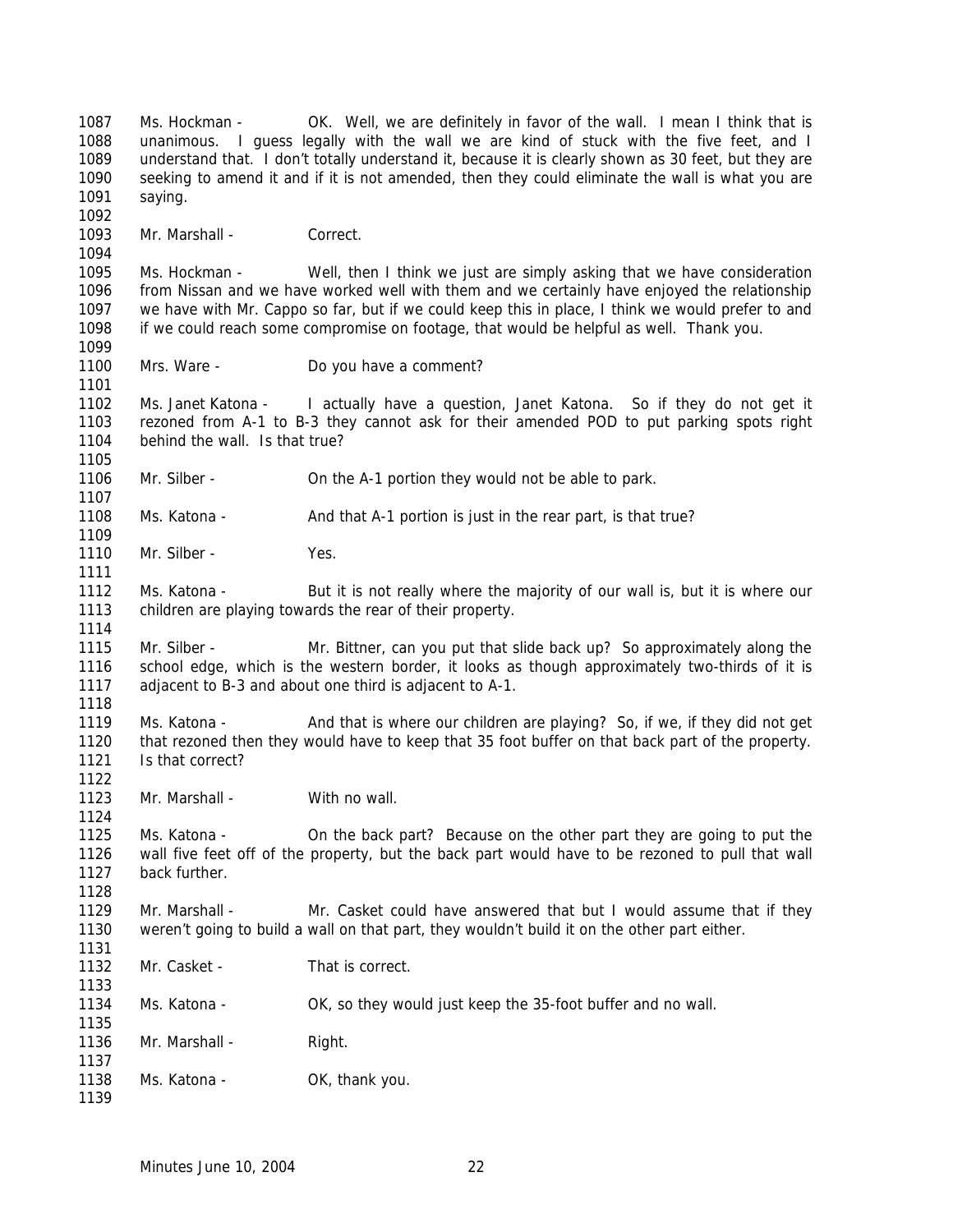Mr. Marshall - Madam Chairman, this is one of those cases where I guess it falls under you give a little to get a little. This is a piece of property unfortunately that is near the school that was with B-3 unconditional with basically no proffers or much limitation on it. I think the history was in the beginning it was fearful that Mr. Cappo was going to utilize his property as his right would be without seeking any input from the County, which would allow the 24-hour operation of any kind of business, adult businesses, any kind of thing you can imagine on this site. And in these new proffers you will see most of those uses that would concern being near a school, massage parlors and so forth, and adult uses have been exempted out. Mr. Cappo, when approached by the County, decided that he would, even though he did not have to, subject his entire piece of property and not just the little A-1 strip to rezoning, which would then allow the County and this Commission to put restrictions on his property. Most important, I think, are the uses as well as the hours, limiting the hours. As you have heard, there is already in place a POD to allow this wall within five feet of the property line, so then all we are talking about is what is going to be done on the other side of the wall, which will be out of the view of the school. And that has been proposed for parking. My concern with this site was that children being that close, and it is very close, is not just during the daylight hours when people are going to be visiting this site to look at cars and so forth, they could walk over to the school site where the kids were playing. And vice versa. The kids could very easily wander over on to this car lot, so I thought the wall was of utmost importance and I wanted to make sure that we did not lose the wall. I think it would also help in the situation of late at night and the middle of the night vandalism, with people being able to park the car on this lot to look and wander around car lots, looking at cars after they are closed, which people are prone to do. And then they wander over on to the school site. We met with the Parks and Recreation Department. They were very happy that the wall would be there in place as far as protecting the park, once it got more developed, and I think the wall serves a good purpose for the school, and, in addition to that, Mr. Cappo gave us a bigger buffer along Broad Street than we were going to get otherwise, which may account for some of the, and to be fair, which may account to why he needs this extra area to park, because he has given up additional land along Broad Street so he can do some landscaping and planting along Broad Street. So that impacted his site and the usable space. I think with the ability to have this landscaping come back to plant on the other side of the wall and having the wall, and the fact that we are now getting to restrict this entire site. I think this is a good case and I am going to recommend approval to the Board of Supervisors. So, with that, I move that we recommend for approval to the Board of Supervisors Case C-26C-04.

1174 Mr. Vanarsdall - Second.

 Mrs. Ware - Motion made by Mr. Marshall and seconded by Mr. Vanarsdall. All in favor say aye. All opposed say no. The motion passes.

 **REASON:** Acting on a motion by Mr. Marshall, seconded by Mr. Vanarsdall, the Planning Commission voted 5-0 (one abstention) to recommend that the Board of Supervisors **grant** the request because it would place proffered conditions on some currently unproffered B-3-zoned land and because the proffers would provide for a higher quality of development than would otherwise be possible. 

 Mr. Silber - That concludes the rezoning requests this evening. We do have approval of the minutes. 

 **APPROVAL OF MINUTES: Work Session May 13, 2004 Minutes and the Planning Commission regular minutes of May 13, 2004.** 

Minutes June 10, 2004 23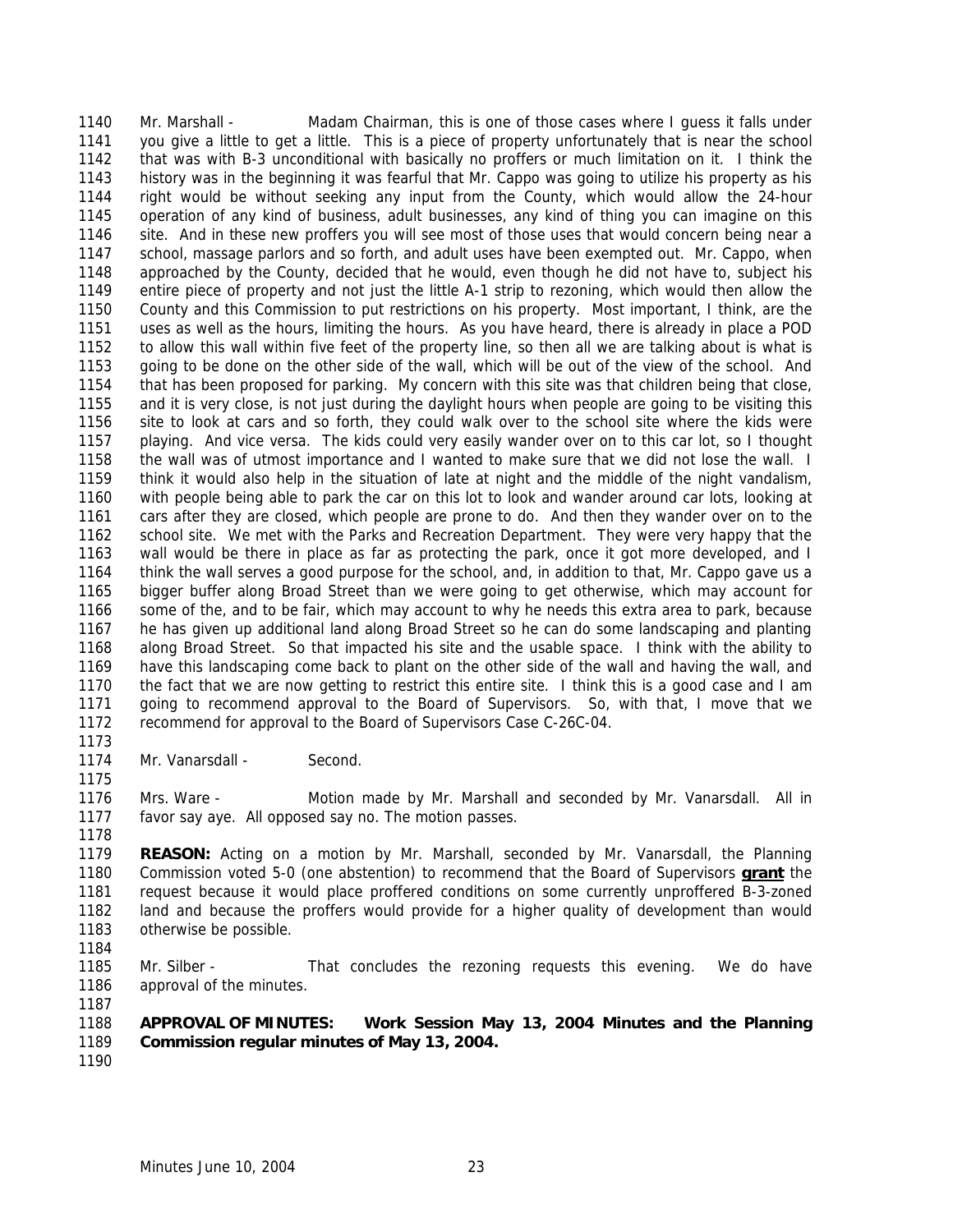Mr. Marshall - Mr. Silber, before we do that, I want to recognize Mr. Strauss for all of his hard work. As you can see by all of that stuff under his arms, he has been spending a lot of 1193 time on this case and this wall. 1195 Mr. Vanarsdall - Good. Mrs. Ware - Does anybody have any changes to the minutes? Mr. Silber - The first one are the Work Session minutes of May 13, 2004. 1201 Mrs. Ware - No changes. Do we have a motion. Mr. Jernigan - I make a motion that we accept the minutes from the Work Session of May 13, 2004. 1206 Mr. Vanarsdall - Second. Mrs. Ware - Motion made by Mr. Jernigan and seconded by Mr. Vanarsdall. All in favor say aye. All opposed say no. The motion passes. The minutes are approved. Mr. Vanarsdall - I move that the Planning Commission minutes of May 13, 2004 be approved. 1214 Mr. Jernigan - Second. Mrs. Ware - Motion made by Mr. Vanarsdall and seconded by Mr. Jernigan. All in favor say aye. All opposed say no. The motion passes. The minutes are approved. Mrs. Ware - Do we have any discussion items? Mr. Silber - Two quick items, one is, I believe the Commission is aware that we sent out a memo to you indicating that the July 15 Planning Commission hearing is becoming very loaded. I believe we have in the neighborhood of 25 or 26 rezoning requests for July, and what we need to do is decide whether we want to start the hearing at 7:00 p.m. as we normally do and run through, hopefully getting through an entire agenda that night, or there are some options that were spelled out in the letter to the Planning Commission. Obviously, there are many other alternatives that can be used, i.e., we could continue the meeting to another date, perhaps the Monday after the Thursday, July 15 hearing, or we could start the hearing on the 1229 15<sup>th</sup> earlier. Mr. Kennedy, can you take the folks outside? Thank you. The only motion I would need is if the Commission wishes to set a public hearing at a different 1232 time than 7:00 p.m. on the  $15^{th}$ . If you want to hold it at 7:00 on the  $15^{th}$ , I don't need a motion, but if you are going to change that time, then I need to set the public hearing time. Mr. Jernigan - I am OK with moving it to 6:00 p.m., because one thing that we need to sort out now. You know how we split the schedules. Let's say we have it on Thursday night and we have it on Monday night. You know, sometimes, we split those agendas. The worst thing that could happen would be for us to have 13 cases on Thursday night and eight of them be deferred again. 1241 Mr. Marshall - I think we don't need to split it. I think we just need to say we are 1242 going to do the meeting, and if necessary, we can continue it over. If we get through them all, we get through them all.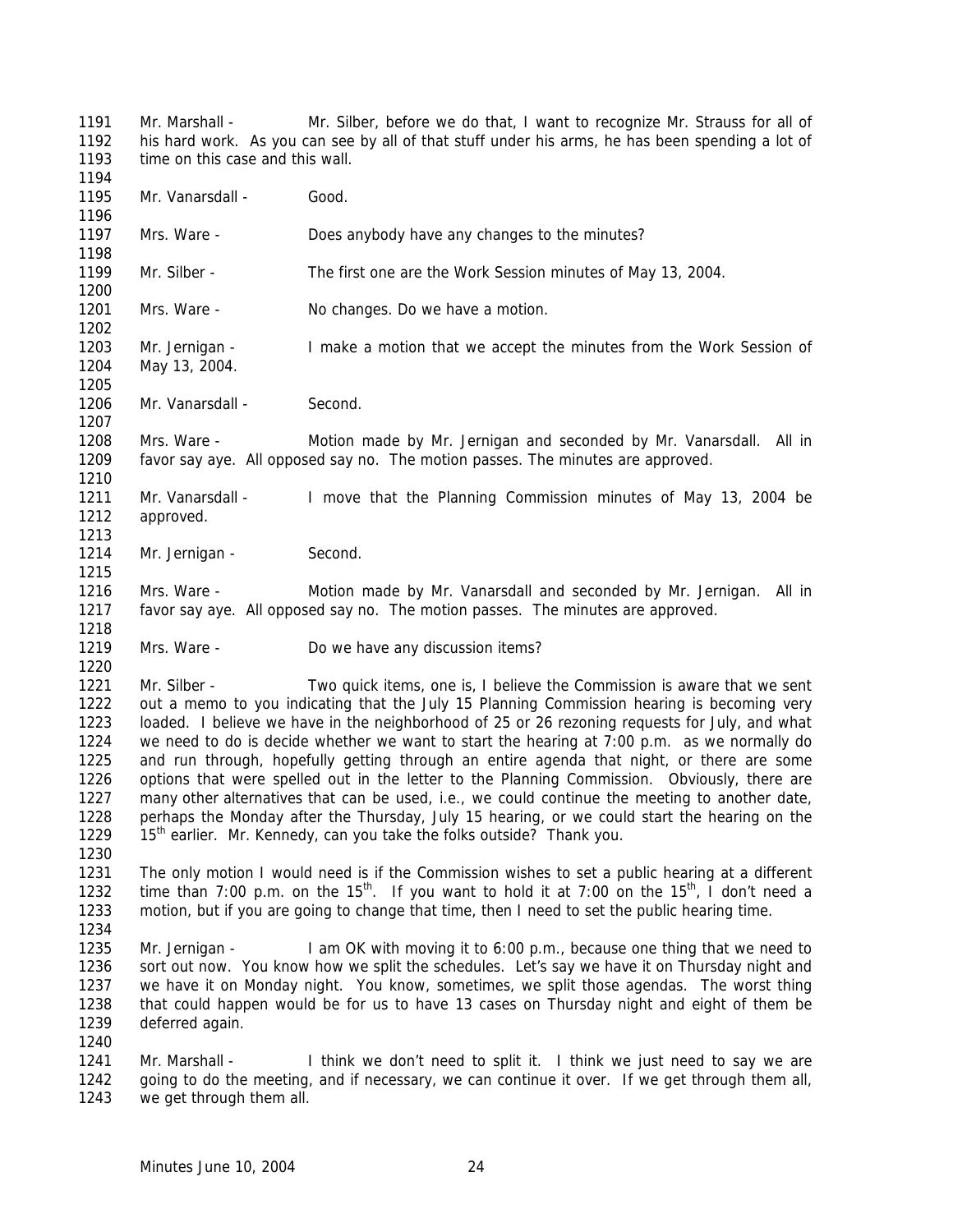Mr. Jernigan - Just tell people we are going to cut off at, we are going to try possibly to 1:00 in the morning. Those cases that are left over, we will try them on Monday. 1248 Mr. Marshall - I would like to commend Mr. Emerson for trying to entice Mr. Vanarsdall to dinner. Mr. Vanarsdall - Yes, I did, too. Thank you. So, Mr. Silber, what do we do about advertising it if we do that? Mr. Marshall - Well, you just advertise it all for 6:00 and it is presumed that if people are interested and they are there, then they will hear that their case is continued to another date. 1258 Mr. Silber - I am not suggesting that we try to anticipate which ones to put on Monday. What I would suggest doing is, if you want to start earlier, like 6:00 p.m., if the Commission wants to start at 6:00 p.m., then we would advertise a portion of the agenda at 6:00 p.m. and I would suggest we advertise another portion of the agenda at 8:00 p.m. so that we don't have to have the entire, everybody here early. I think we will just run through the agenda and what we don't get to that night, just carry those over to Monday or whatever date you want to. Mr. Marshall - Yes. We can do it by motion at the meeting and continue it to whatever day. Yes, when we get to a certain point. Mr. Vanarsdall - So let's talk about. If we throw it over to Monday, are we talking about starting at 6 or 7:00 p.m.? 1272 Mr. Silber - I think we can decide that on the  $15<sup>th</sup>$ . Mr. Marshall - Yes. It depends on the number of cases we have left. Mr. Archer - I don't think we should set a time limit. I think some of us who have been here a while have been here until 2:30 in the morning a couple of times in our lives, but if, considering the fact that some of this might be moved to the Expedited Agenda, some cases might be pulled or withdrawn. Let's not set a time limit to go past, because if we get to 1:00 in the morning and we've got two cases left, I would just as soon hear them. Mr. Jernigan - Another thing too. When you are talking about splitting, like say starting it at 6 and starting it at 8:00 p.m. We have had it happen before where we started at 7 and 8:00 p.m. and had to wait. All the 7:00 cases we deferred, so we sat here for an hour waiting for the 8:00 to come on. Maybe we should tell them all to come, I wouldn't split the agenda. I would 1286 just run them on through. Mr. Silber - Well, let me just voice my view on that. I know that sometimes staff has miscalculated as to where to split that, but to tell all 26 applicants and those that may be speaking in opposition to come at 6:00, when we know it is that many cases, I don't think it would be the right thing to do. I think if we split it like at 6 and 8, we will just have to make sure that we have enough on the 6:00 p.m. portion so that we don't have you all sitting around. 1294 Mr. Vanarsdall - Randy, is there anyway we can find out, can you all find out what cases you think have potential of expedited, what you think will be big opposition, and what you think will be hardly no opposition? Is there anyway we can do that? Because you already know…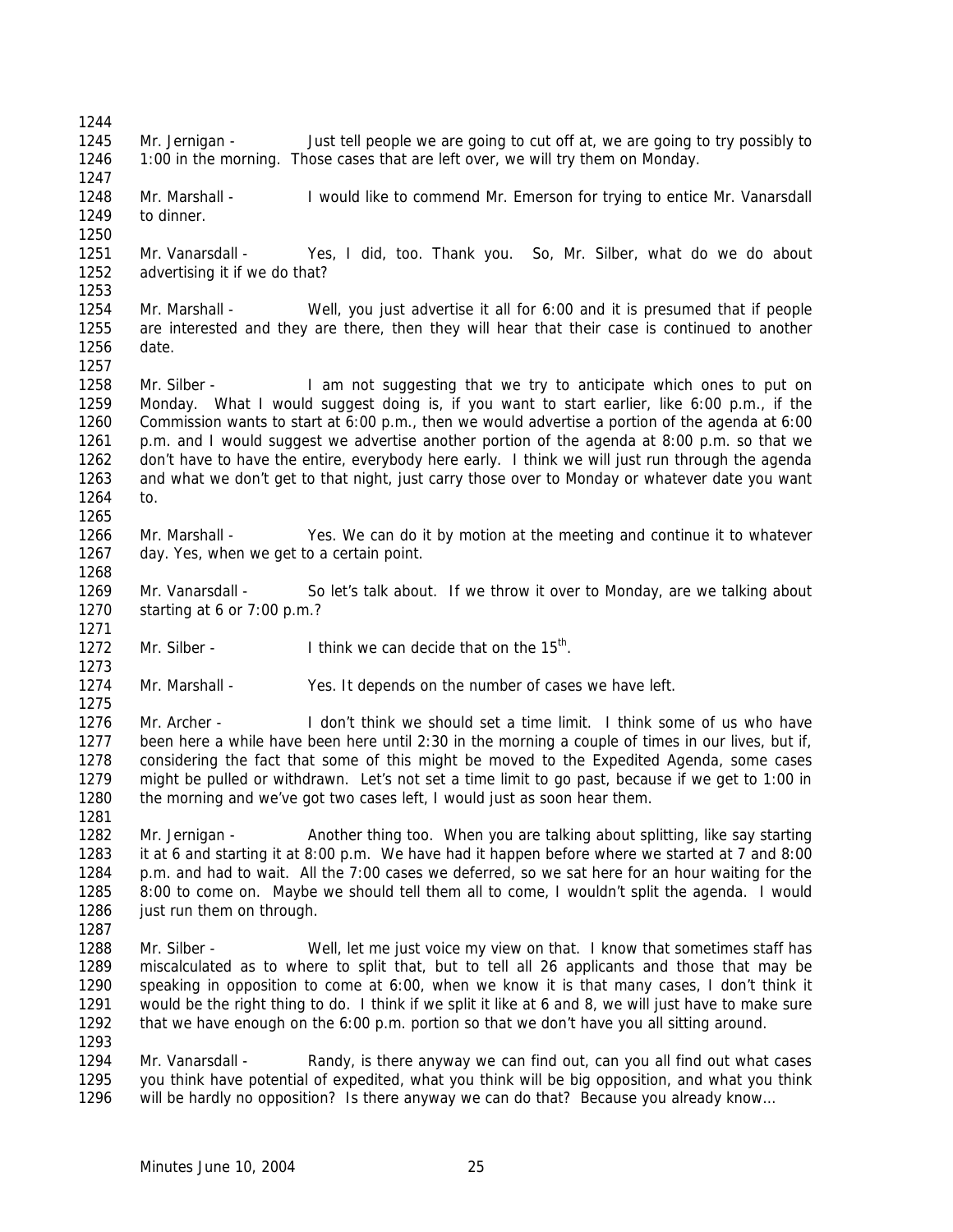1298 Mr. Marshall - Not when we get the proffers the night of the meeting. 1300 Mr. Silber - Mr. Vanarsdall, I understand what you are saying and we can do that to a certain extent, but at this point it would be very hard to do, and with the Retreat coming up, 1302 that may cause applicant's to react differently, depending on what comes out of the retreat. I think that would be hard to do, but we should have a better sense when it comes time to setting the agenda. Mr. Archer - Well, I think as long as we make it heavy on the early part, that would probably solve that problem. Because we will need a couple of breaks, I am sure, if we go to 1 or 2:00 in the morning. 1310 Mr. Jernigan - Can we get a midnight snack, maybe? 1312 Mr. Silber - We offer you cookies. There are cookies back there. 1314 Mr. Vanarsdall - So why don't we set it at 6:00 on the  $15<sup>th</sup>$  of July then. I move that we start the July 15, 2004 rezoning meeting at 6:00 p.m. and continue for a lack of better words, 1316 play it by ear. 1318 Mr. Jernigan - Second. Mrs. Ware - Motion made by Mr. Vanarsdall and seconded by Mr. Jernigan. All in favor say aye. All opposed say no. The motion passes. Mr. Vanarsdall - Now, there is one other little subject. Does that then mean we get to eat at 5:00 p.m.? 1326 Mr. Marshall - I think you lost your chance. Mr. Emerson made you a deal and you turned him down. 1329 Mr. Vanarsdall - Or do we have to brown bag it that night. Mr. Jernigan - Well, they might want to come in and give us IV's before the meeting. 1333 Mr. Marshall - He made you an offer and he thought you wouldn't refuse. Mr. Vanarsdall - Wait a minute. You all realize what you are doing. You are letting the new Director of Planning off the hook. 1338 Mr. Jernigan - He is watching the budget. Mr. Vanarsdall - Now, are we going to get a meal or are we going to have to brown bag it? Mr. Silber - We will provide you a meal. We will also serve dinner at 5:00 p.m. and we will give you the location for that. I also wanted to announce that I believe you have 1345 received at least one notice, a recent letter perhaps, but just a reminder, that next week, the  $17<sup>th</sup>$ 1346 and  $18<sup>th</sup>$  is the Growth Retreat at the Cultural Arts Center. The Retreat will start at 8:30 a.m. with the presentations beginning at 9:00 a.m. They should run most of the entire day, so come prepared. Staff is working very hard on presentations and gathering data, so it should be an exciting time. There is going to be a lot of information presented and we are looking for some